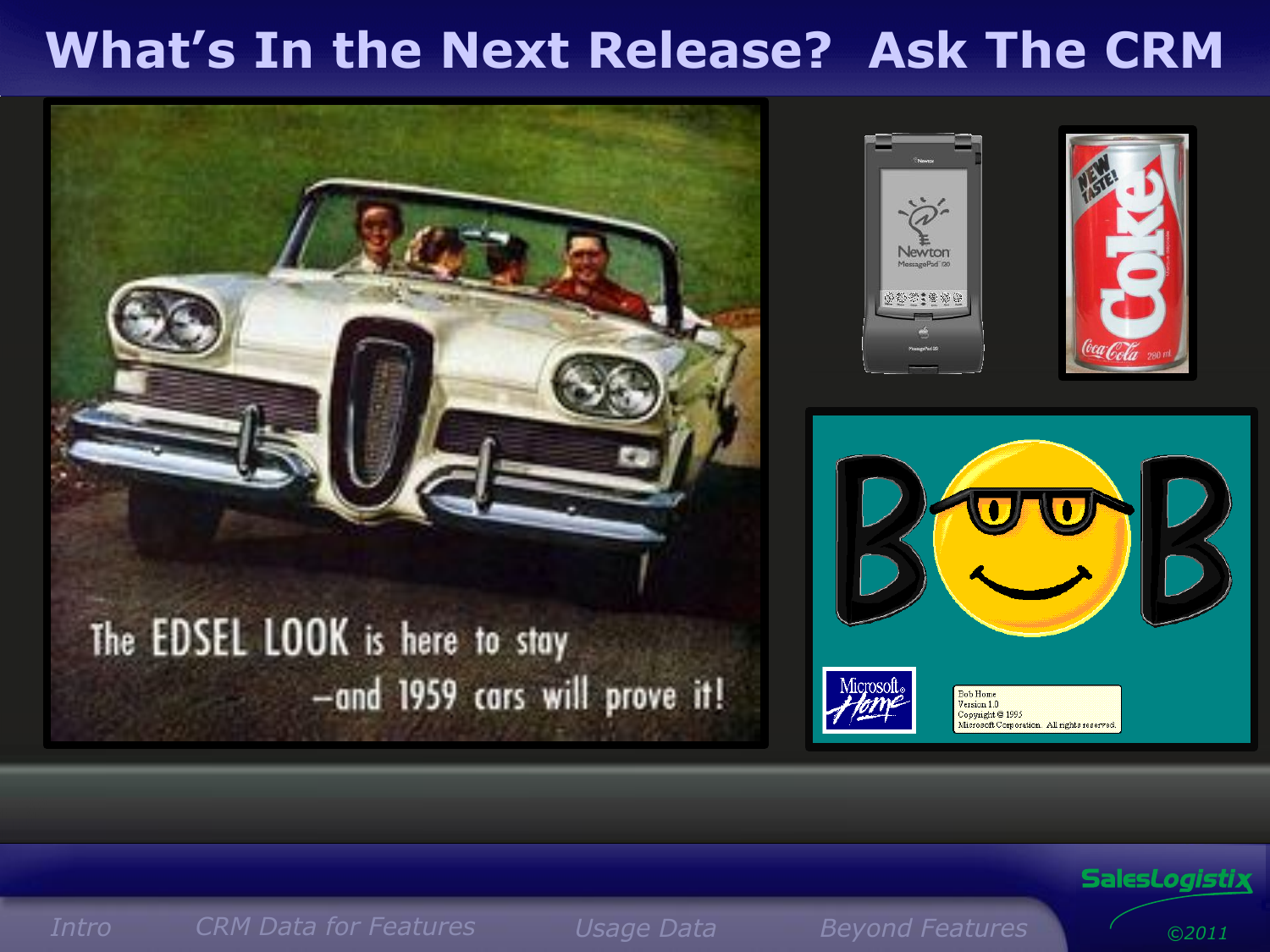## **Ask The CRM – Agenda**

- **The Product Management Challenge**
- **Feature Futures**
- **Customer Usage**
- **What's Getting in the Way?**



Sales*Logistix*

*©2011*

<span id="page-1-0"></span>*[Intro](#page-0-0) CRM [Data for Featur](#page-1-0)es [Usage](#page-2-0) Data Beyond Features*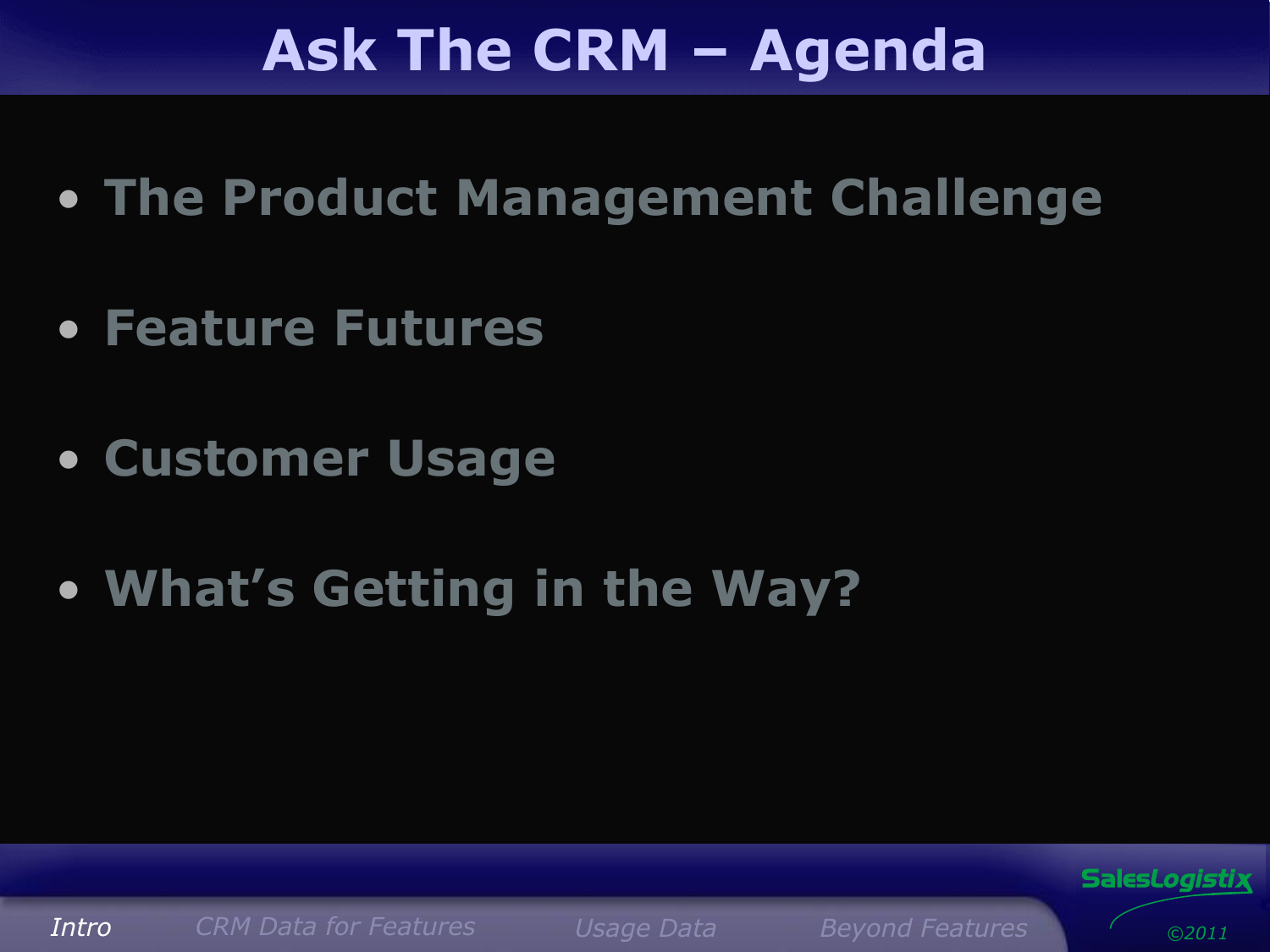## **Today's Haiku**

# **The Big Marketing Problems are not Marketing Problems: Look Elsewhere**



<span id="page-2-0"></span>*[Intro](#page-0-0) CRM [Data for Featur](#page-1-0)es [Usage](#page-2-0) Data Beyond Features*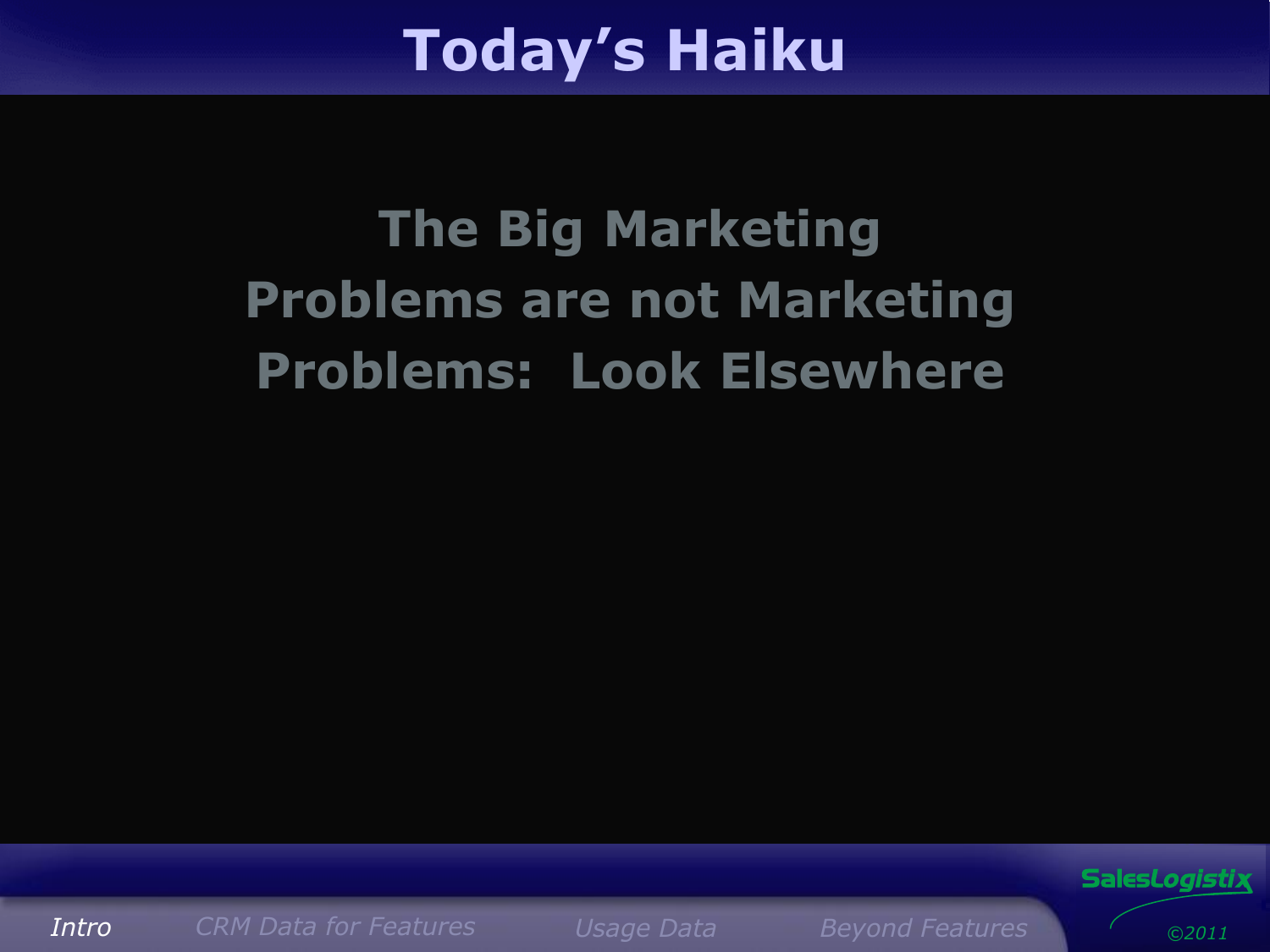# **Who is David Taber?**

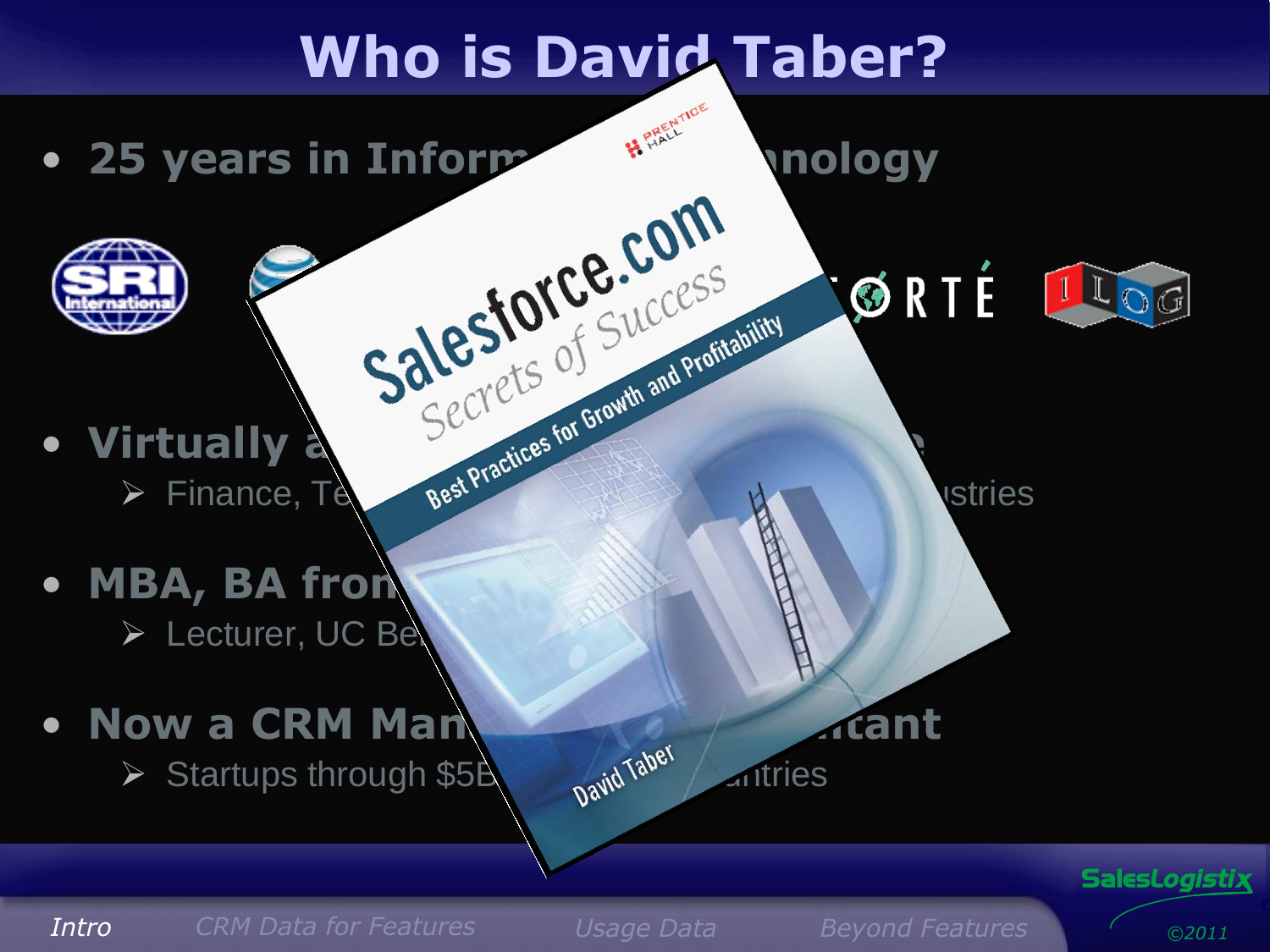#### **The Newtonian Model of Product Development**



#### • **Product design is an inbound process**

#### • **Product Marketing influences engineers**

- $\triangleright$  Engages prospective buyers
- $\triangleright$  Makes mid-course corrections
- $\triangleright$  Tweaks messages to fit product reality

*[Intro](#page-0-0) CRM [Data for Featur](#page-1-0)es [Usage](#page-2-0) Data Beyond Features*

*©2011*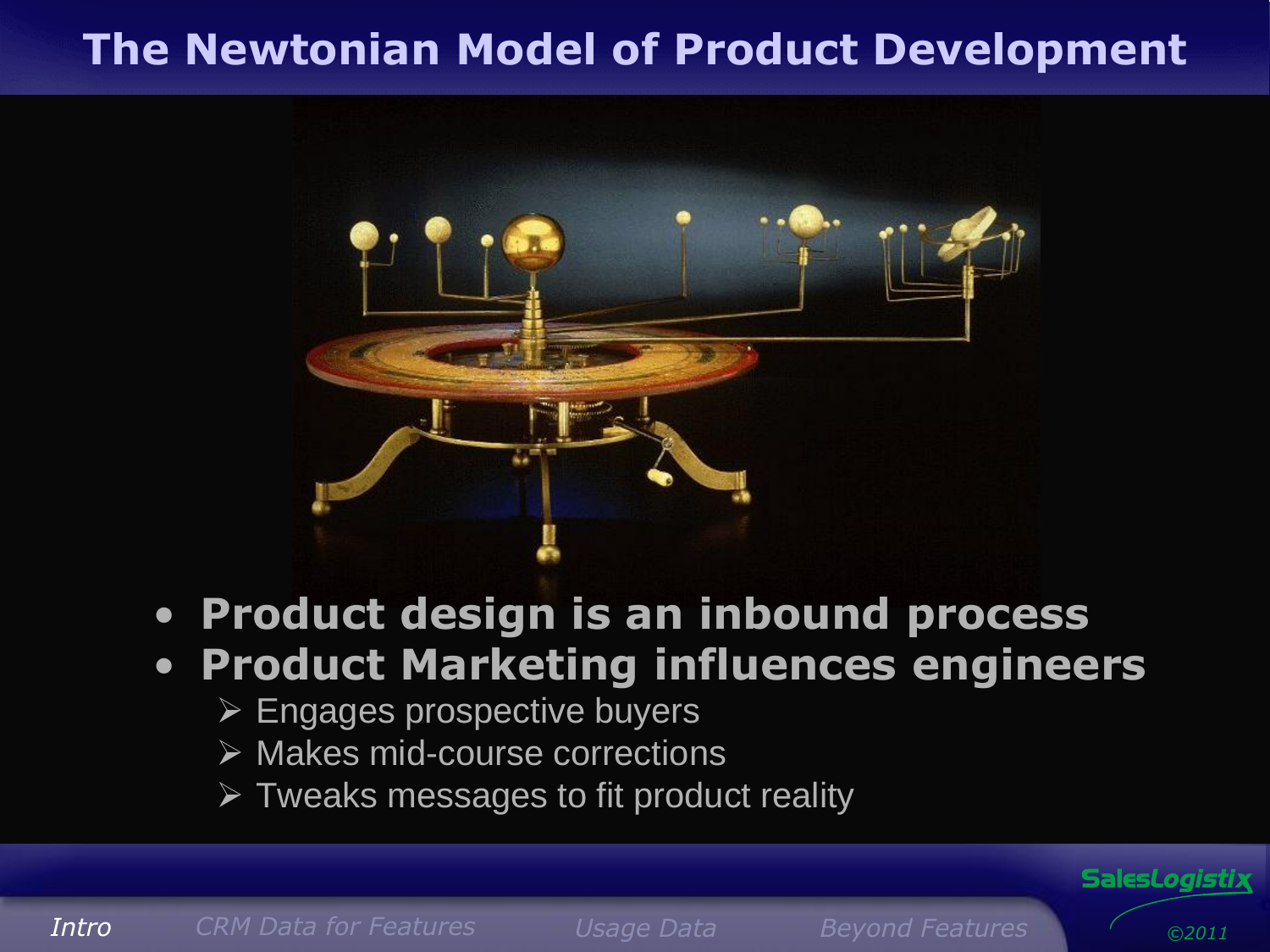# **Problems with the Newtonian Model**

• **Engineers design for themselves**

"Stupid customers"

- **Sales overly focused on the last lost deal**
- **Marketers write requirements tomes** Nobody follows most of the Great Ideas
- **Customers** *don't know* **what they need**
	- ▶ Often follow ideas put in their heads by your competitor
	- Suffering from future shock (undigested shifts)
	- They don't *care* the way you do…
- **Defendable, objective data?????**

*[Intro](#page-0-0) CRM [Data for Featur](#page-1-0)es [Usage](#page-2-0) Data Beyond Features*

Sales*Logistix*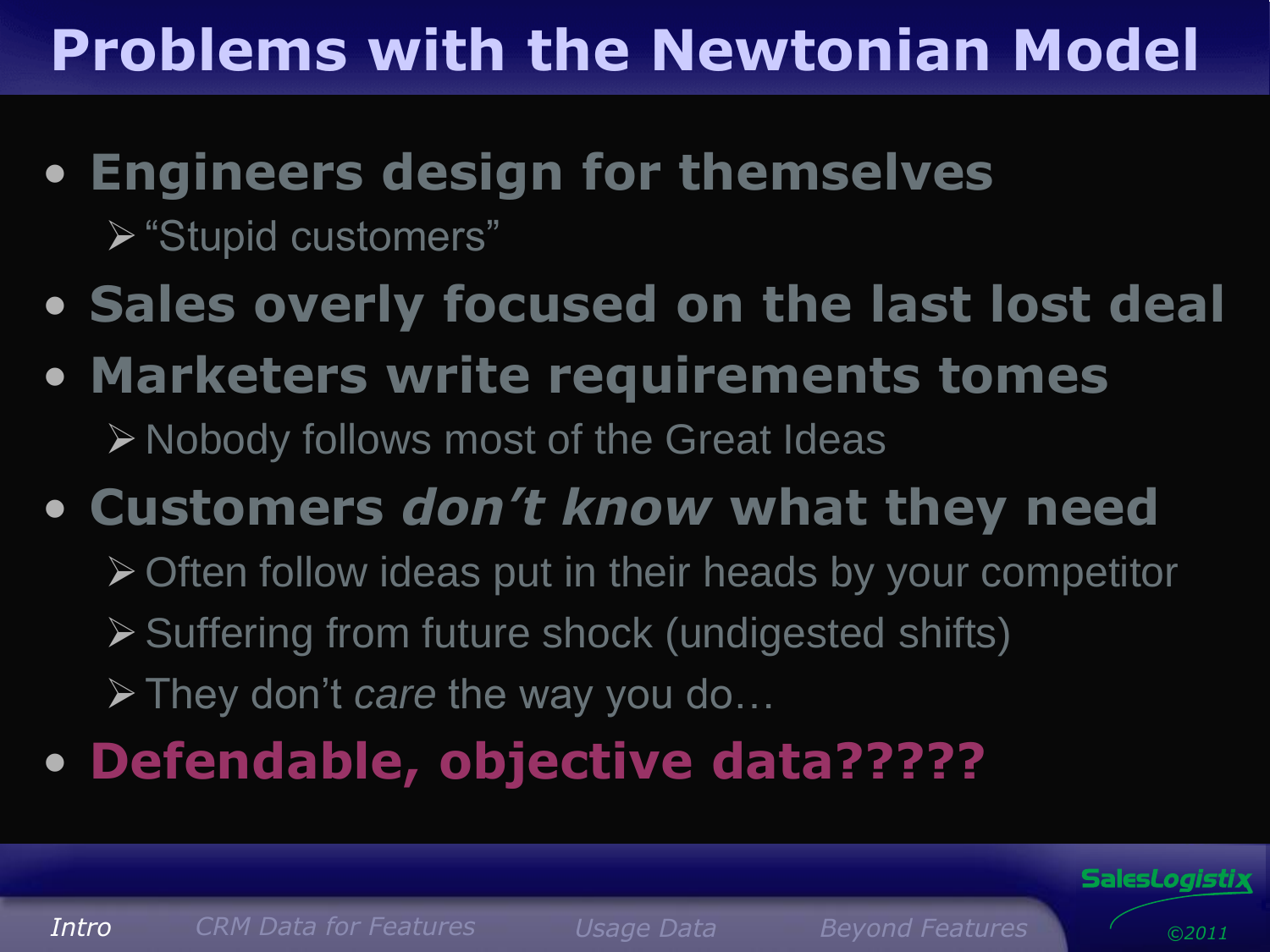### **Infinite Loop / Simultaneous Equation**



Sales*Logistix*

*[Intro](#page-0-0) CRM [Data for Featur](#page-1-0)es [Usage](#page-2-0) Data Beyond Features*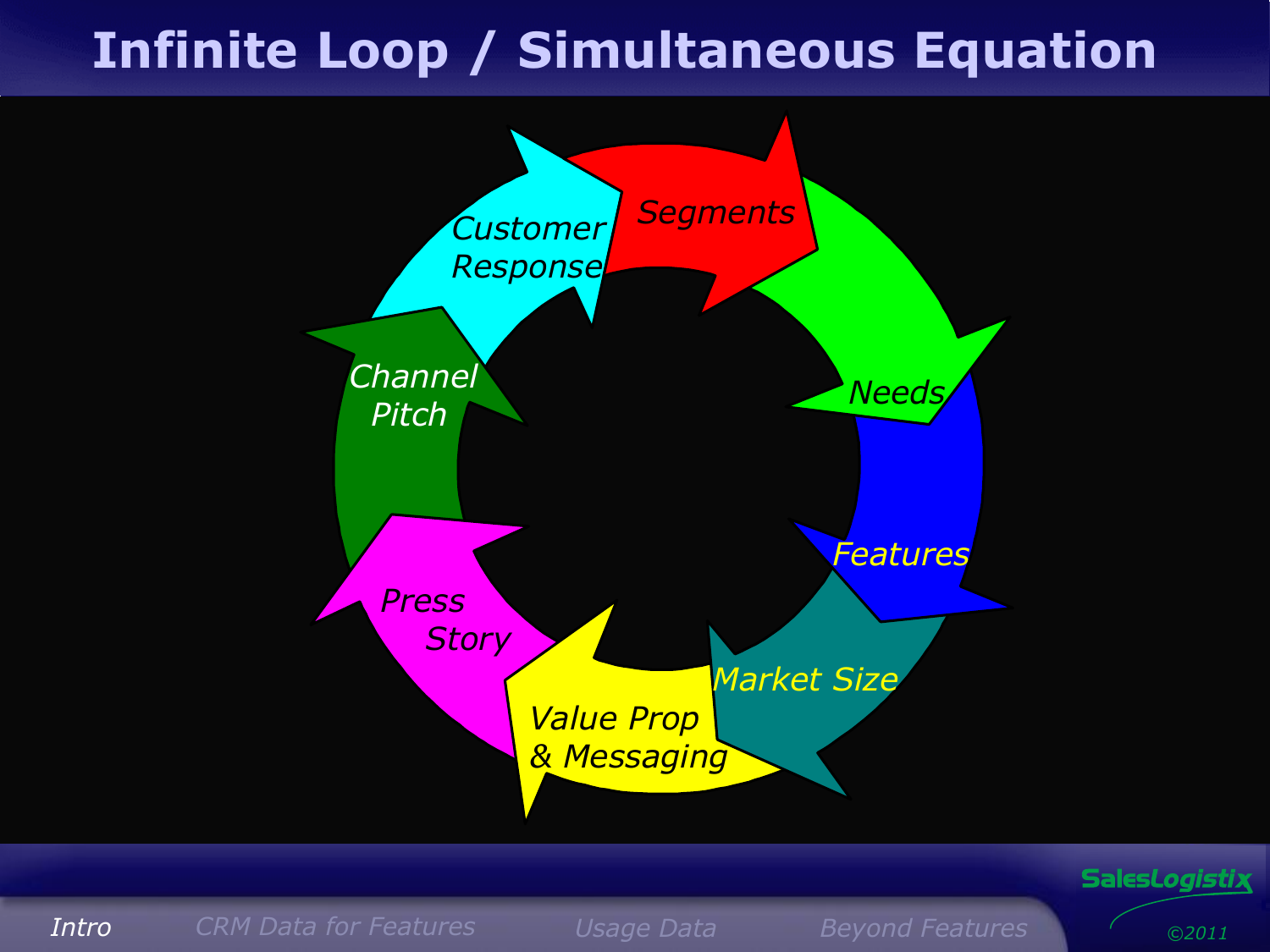# **Resolving the Infinite Loop**





*[Intro](#page-0-0) CRM [Data for Featur](#page-1-0)es [Usage](#page-2-0) Data Beyond Features*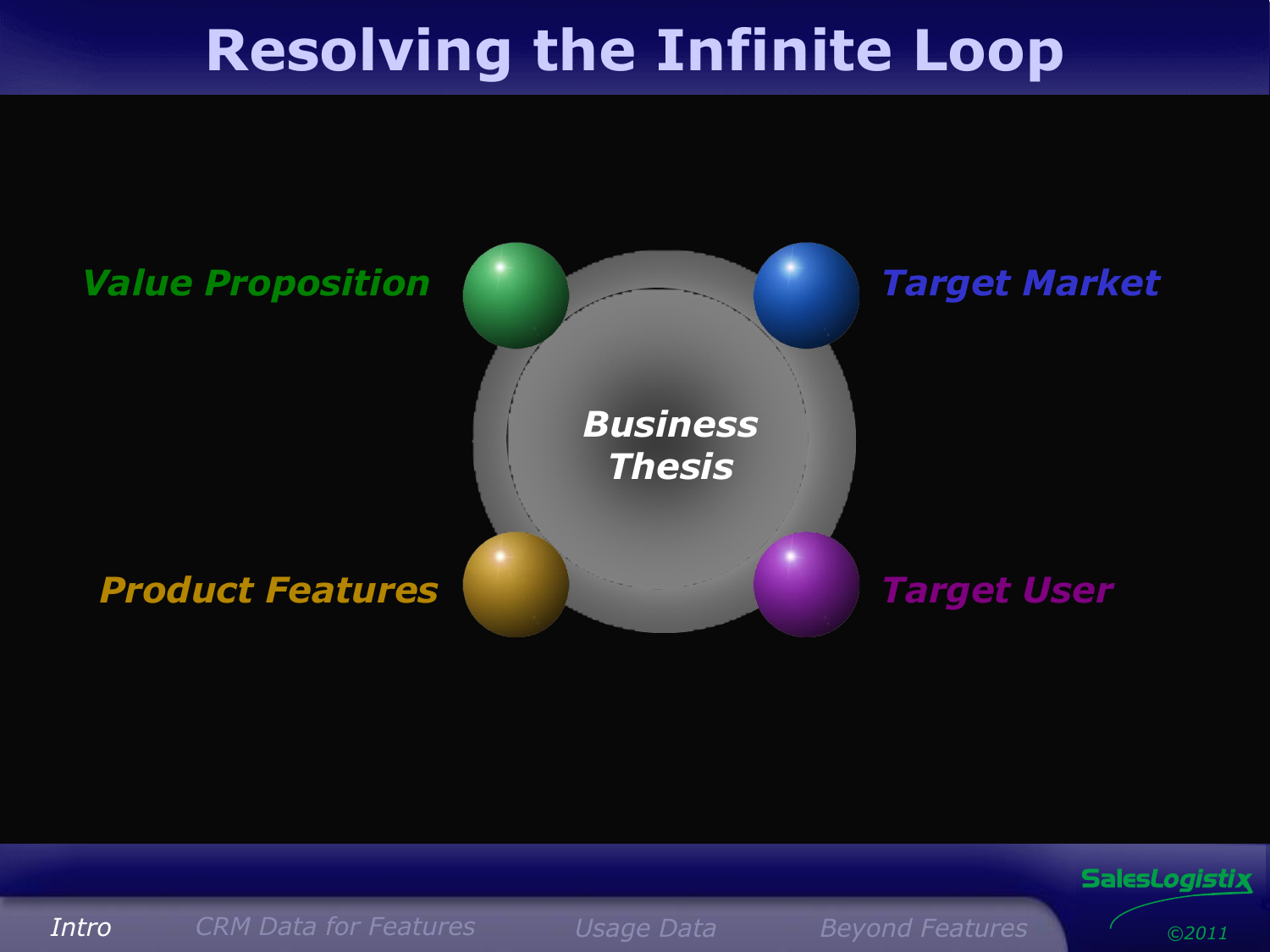# **What's a CRM?**

### • **Customer Relationship Management =**

- **≻ Sales Force Automation**
- **≻ Call Center Automation?**
- **≻ Customer Support?**





*[Intro](#page-0-0) CRM [Data for Featur](#page-1-0)es [Usage](#page-2-0) Data Beyond Features*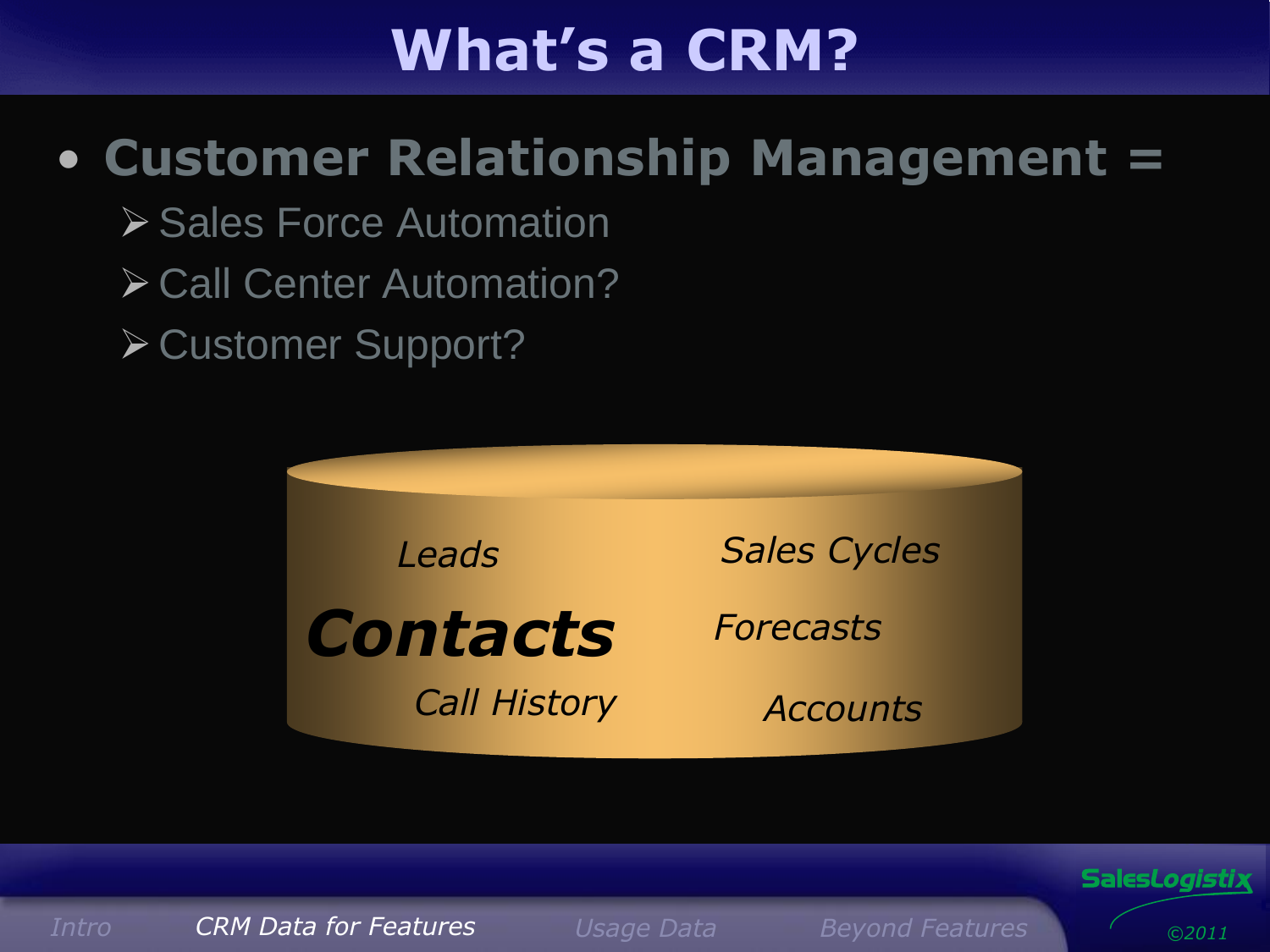### **Where does a CRM Fit?**



*[Intro](#page-0-0) CRM [Data for Featur](#page-1-0)es [Usage](#page-2-0) Data Beyond Features*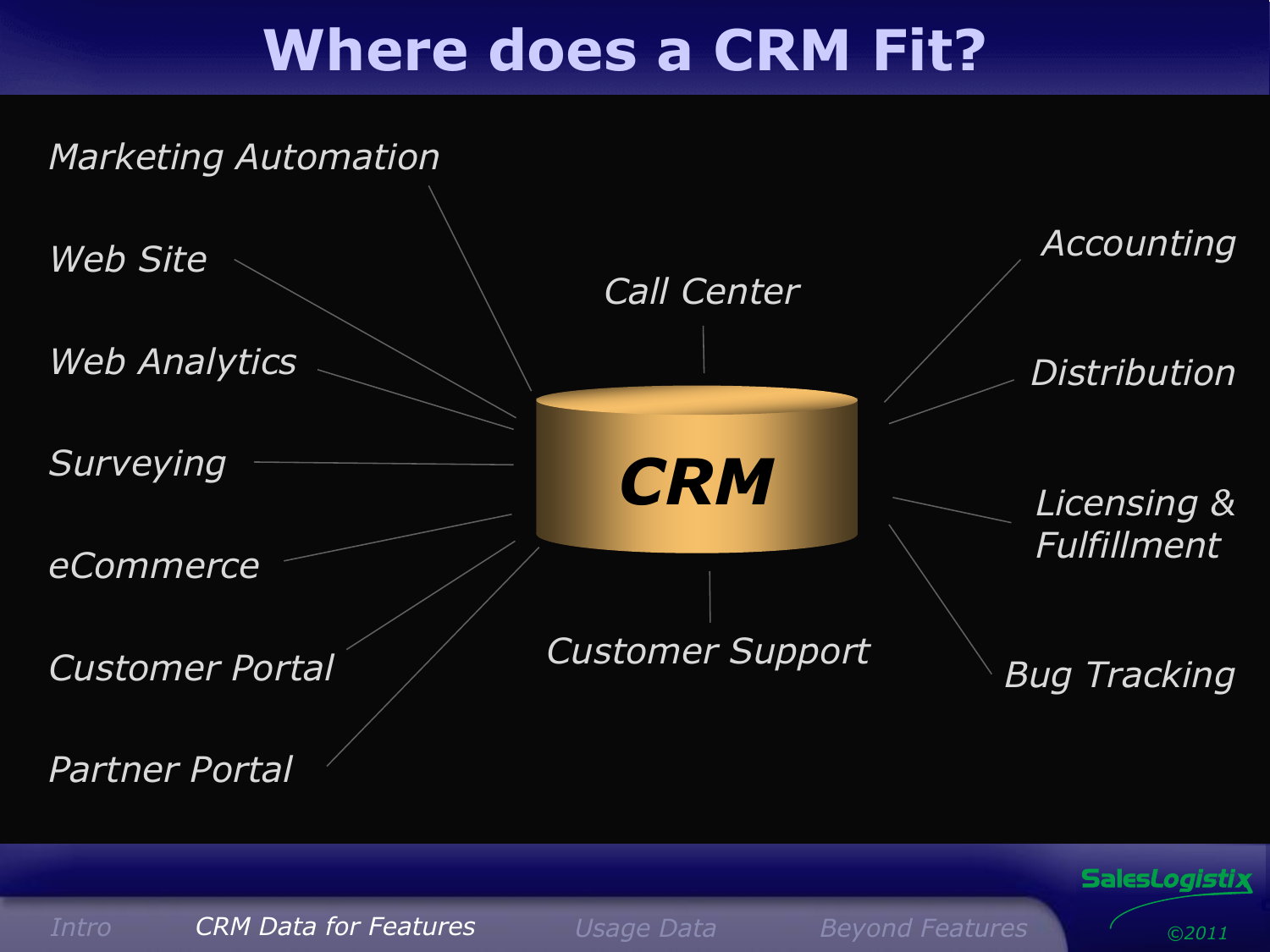# **Watch Out!**

#### • **If you're a** small **company**

- $\triangleright$  The CRM hasn't been integrated with anything else
- $\triangleright$  There isn't a good way to correlate the data
- Probably…it's an Access/MySQL party!

### • **If you're a BIG company**

- There will be **multiple** CRMs, ERPs, CCAs, etc.
- $\triangleright$  The integrations will be fragmentary, partitioned
- ▶ Probably...it's off to the Data Warehouse!

#### • **Either way: get good at data reduction & analysis!**

Sales*Logistix*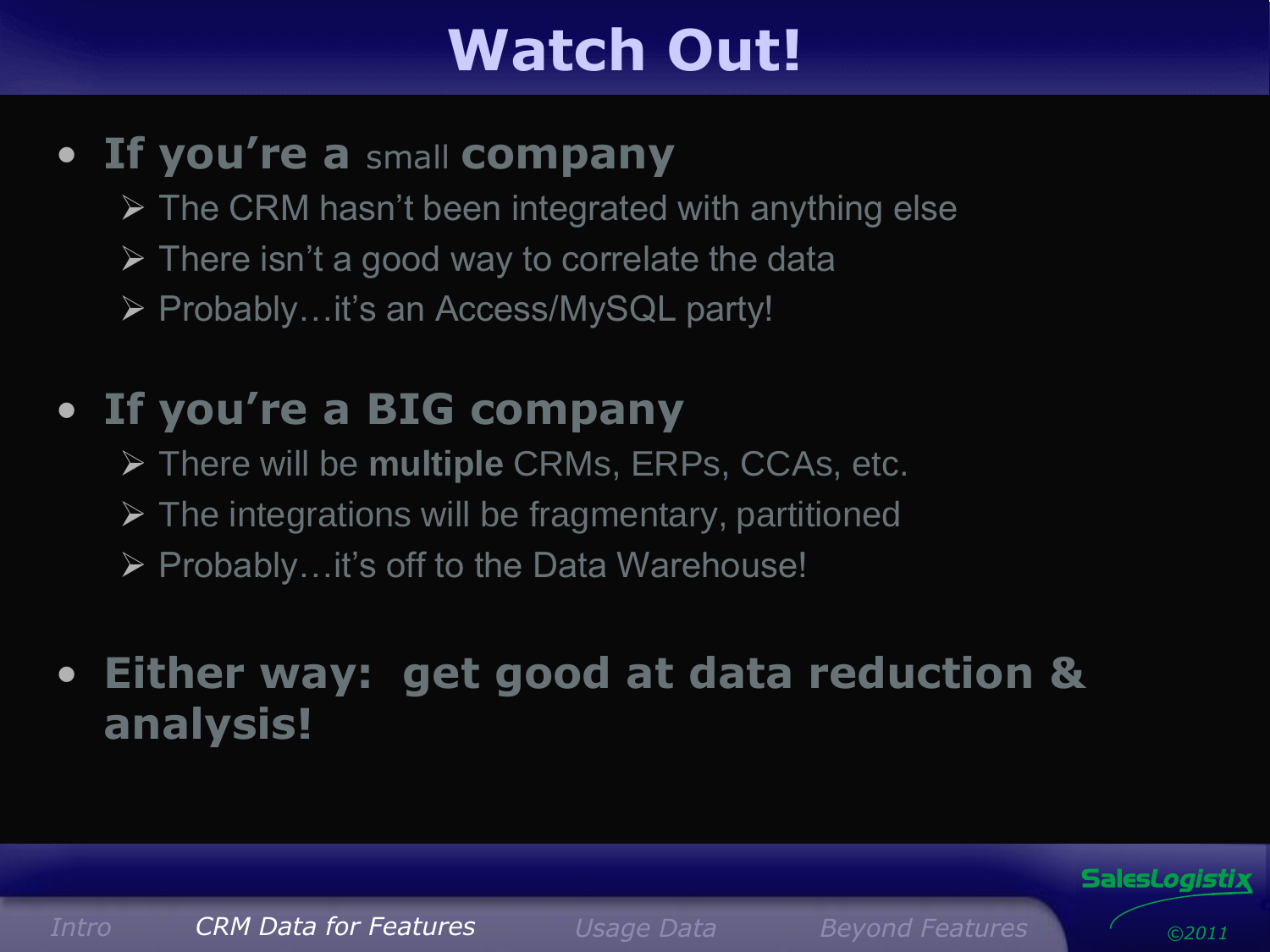# **Booby Traps**

- **Politically-gamed Sales input**
- **Blurred semantics**
- **Self-selection bias**
- **Narrow populations**
- **Social networks Insta-mobs**

### **"The Wisdom of Crowds" does** *not apply to most internet communities*

*[Intro](#page-0-0) CRM [Data for Featur](#page-1-0)es [Usage](#page-2-0) Data Beyond Features*

*©2011*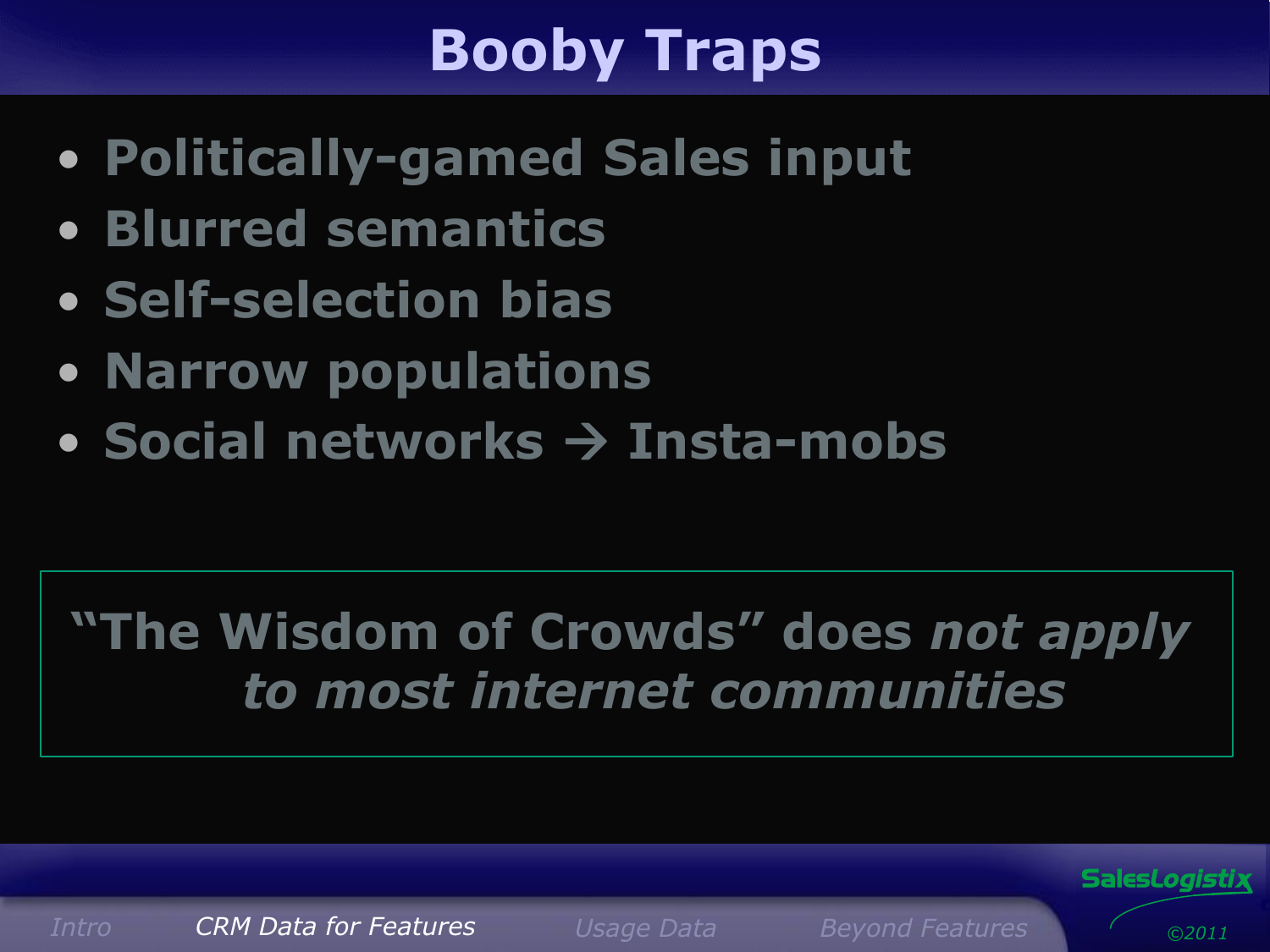# **CRM Data You Can Often Ignore**

- **Lead Source**
- **Purchase intention scores/qualifiers**
- **Competitors**
- **Win/Loss Reasons**
- **Contact Roles (political map)**
- **Customer Configurations**



*[Intro](#page-0-0) CRM [Data for Featur](#page-1-0)es [Usage](#page-2-0) Data Beyond Features*

*©2011*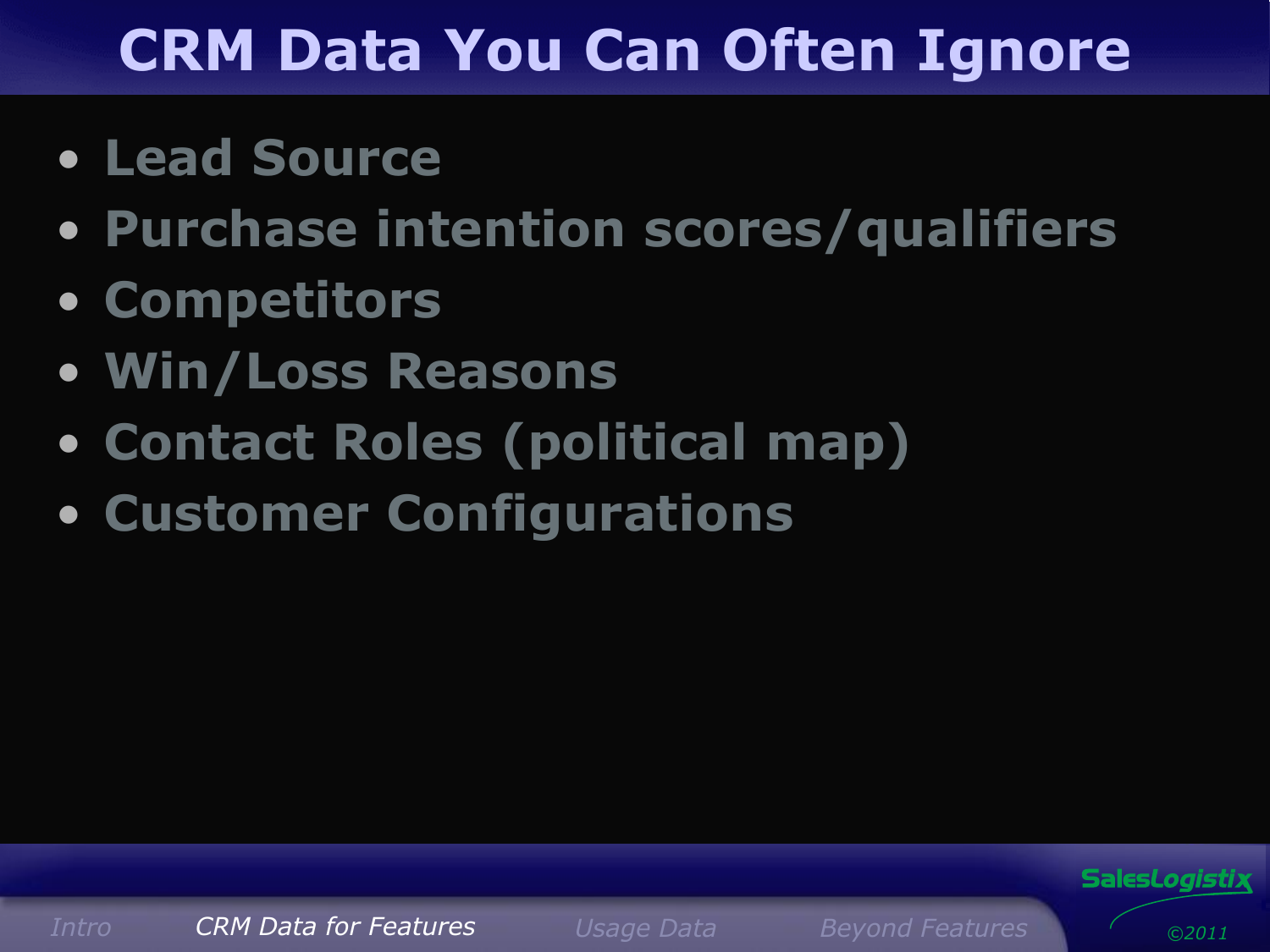# **CRM Hidden Gems for Feature Input**

#### • **Customer Service**

- Cases & RMAs
- $\triangleright$  CS auto-surveys
- Professional Services RFI/RFP/SOW/commentary

### • **Sales**

- ▶ Pre-Sales engineer commentary
- Approval forms (e.g., loaners, POCs, etc.)
- **Email threads**
- **Forum / Discussion Board threads**
- **Marketing automation cookie crumbs**
- **Assets / License Mgt / Fulfillment**
- **"Ideas" and feature votes**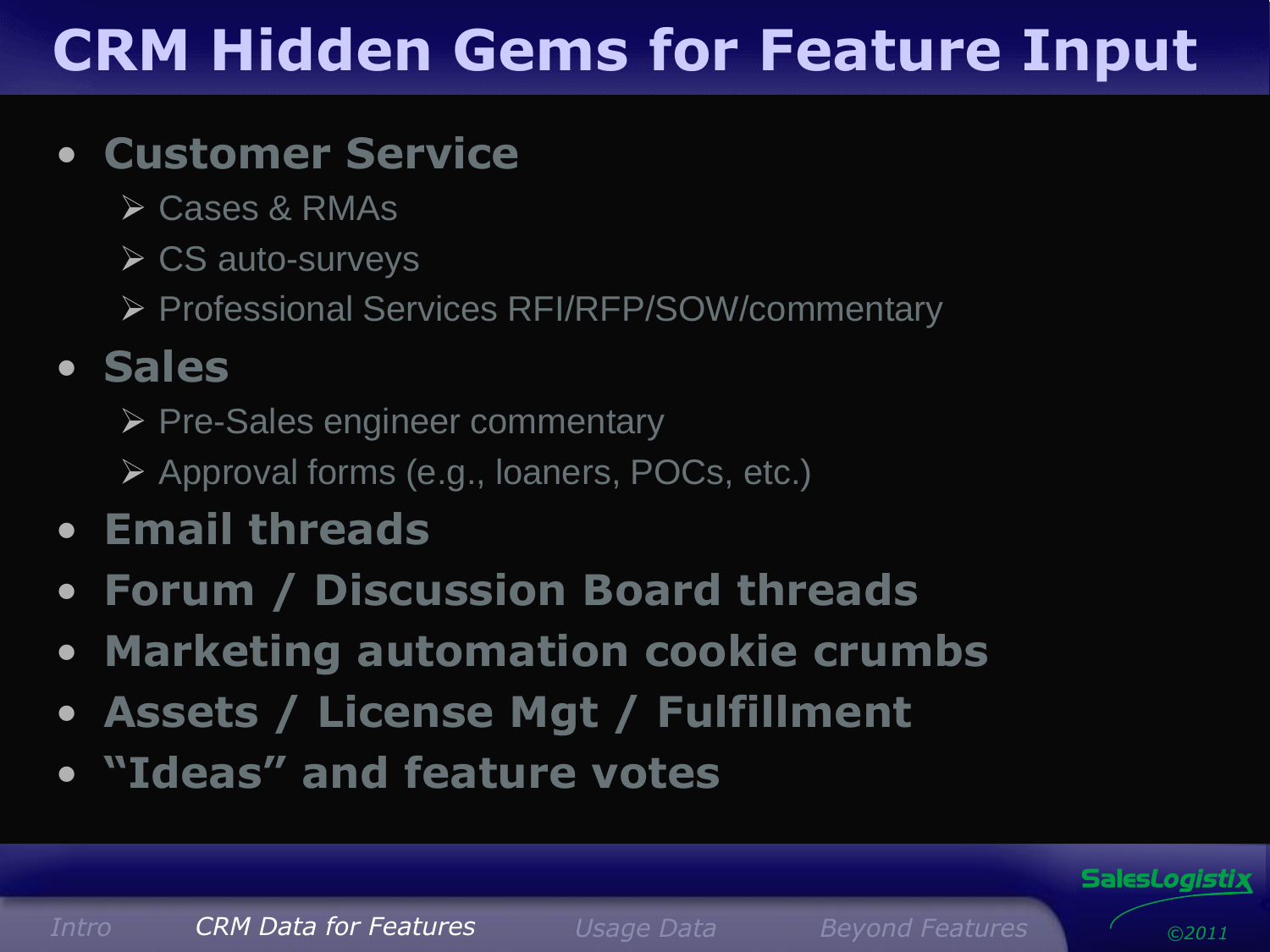# **The CRM Maturity Model***™*

- **All "meaningful" calls/contacts in the system**
- **Every sale and renewal is in the system**
- **Every sale has product line items**
- **# of Internal Systems Integrated (e.g., email)**
- **# of External Systems Integrated (e.g., Marketo)**
- **"All" bookings forecasts based only on CRM data**
- **A Deduping Tool/Service is in use**
- **Reps and SEs see CRM as** *their* **key info resource**

*[Intro](#page-0-0) CRM [Data for Featur](#page-1-0)es [Usage](#page-2-0) Data Beyond Features*

- **Customer support logs Cases in system**
- **ProSvcs puts every project in the system**

*A good score is 8 or above*



Sales*Logistix*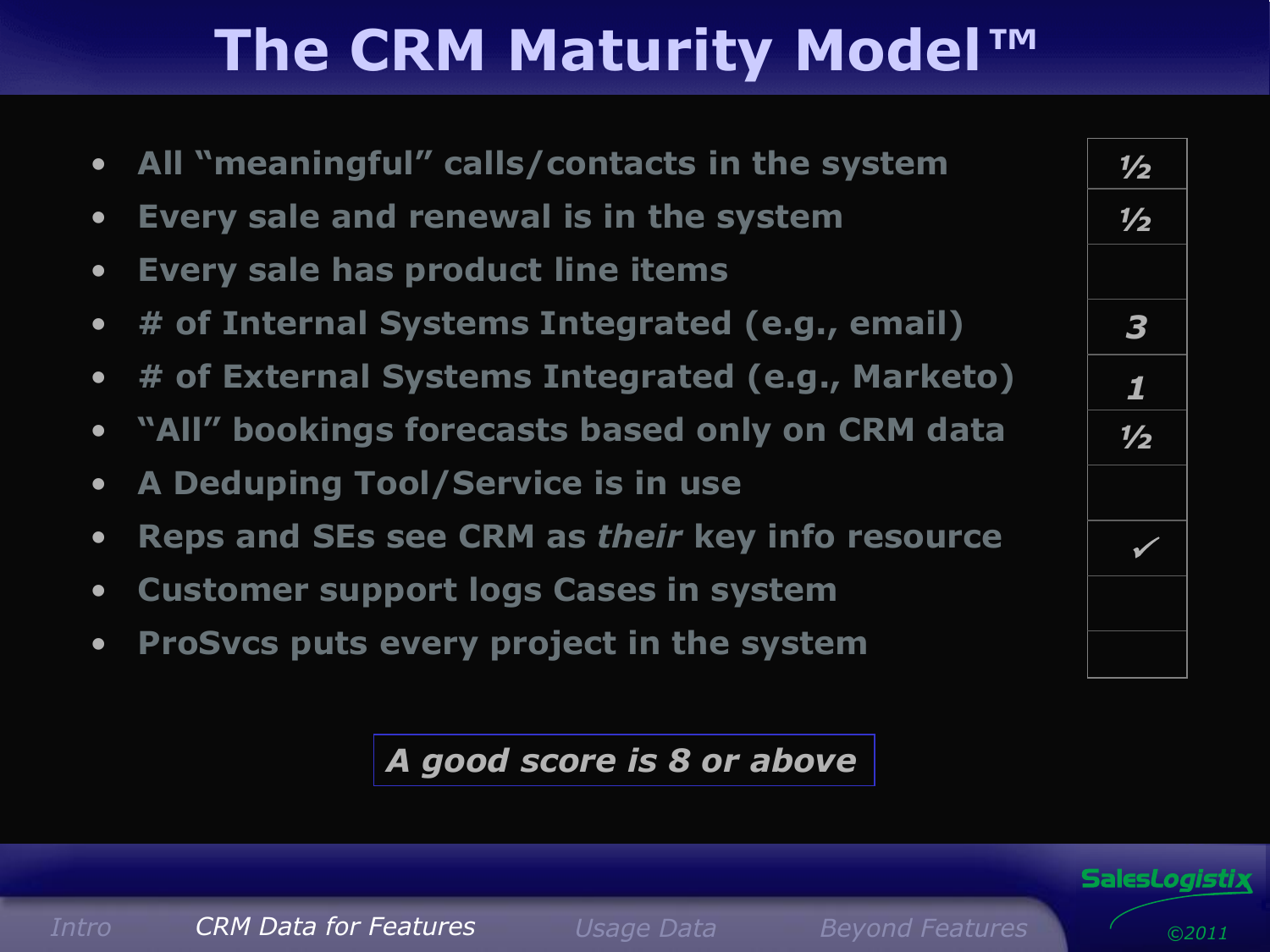### *"But Dave…"*

### • **Why doesn't all this just get done in a data warehouse?**

- In some organizations, that's *exactly* where all this data should be living
- $\triangleright$  But the data isn't likely to be properly organized, summarized, or meaningful for your purposes
- $\triangleright$  So get a budget of  $\frac{2}{3}$ XX,000 and wait in line

### • **If you don't have a data warehouse yet** Get a budget of \$XXX,000 and wait in line In the immortal words of *Dr. Phil*…

*[Intro](#page-0-0) CRM [Data for Featur](#page-1-0)es [Usage](#page-2-0) Data Beyond Features*

*©2011*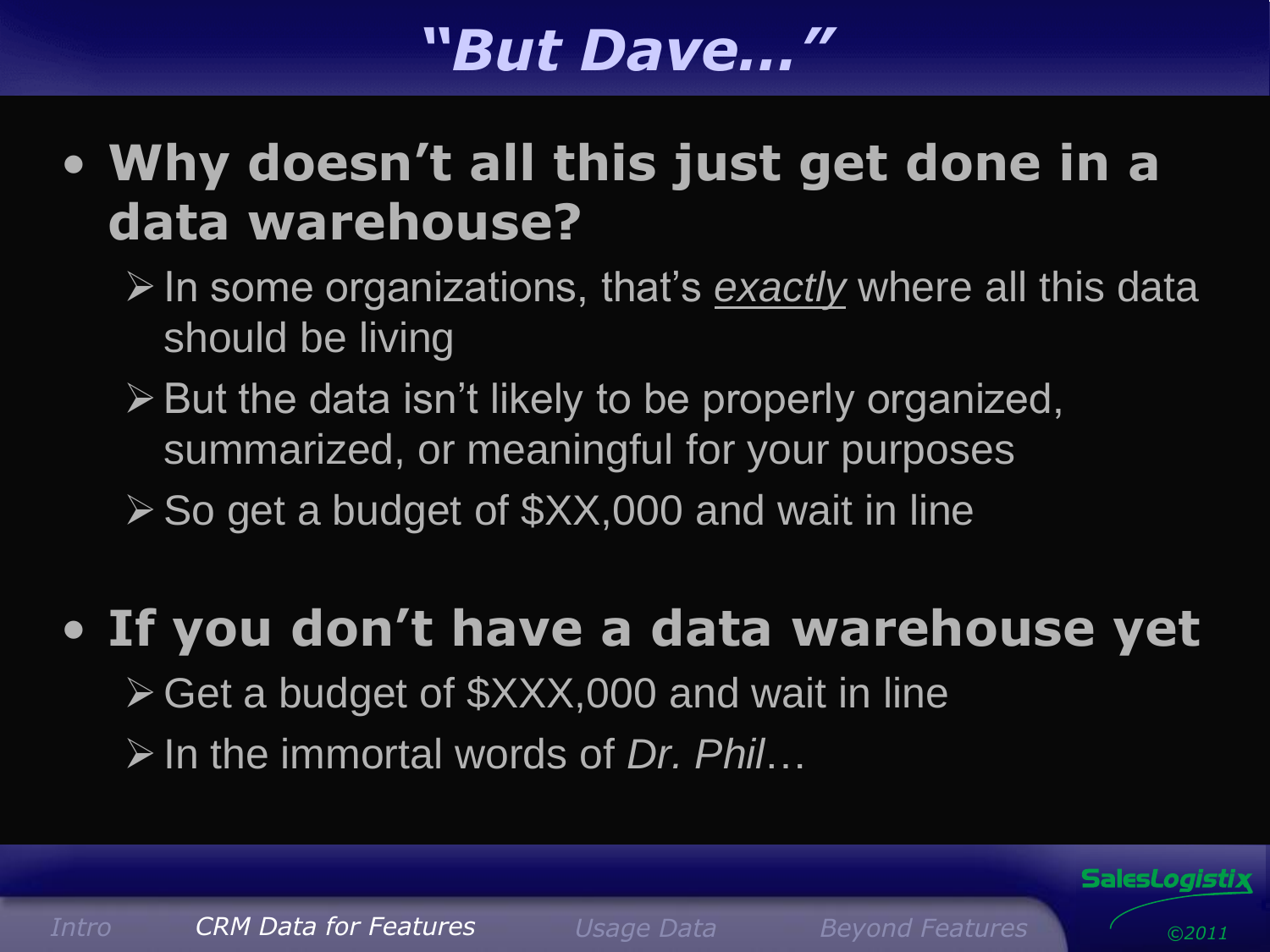### **Nirvana**

- **Link the CRM system** *to the product*
- **Collect extracts from real usage data**
- **Eliminate survey (and surveyor) biases**



*[Intro](#page-0-0) CRM [Data for Featur](#page-1-0)es [Usage](#page-2-0) Data Beyond Features*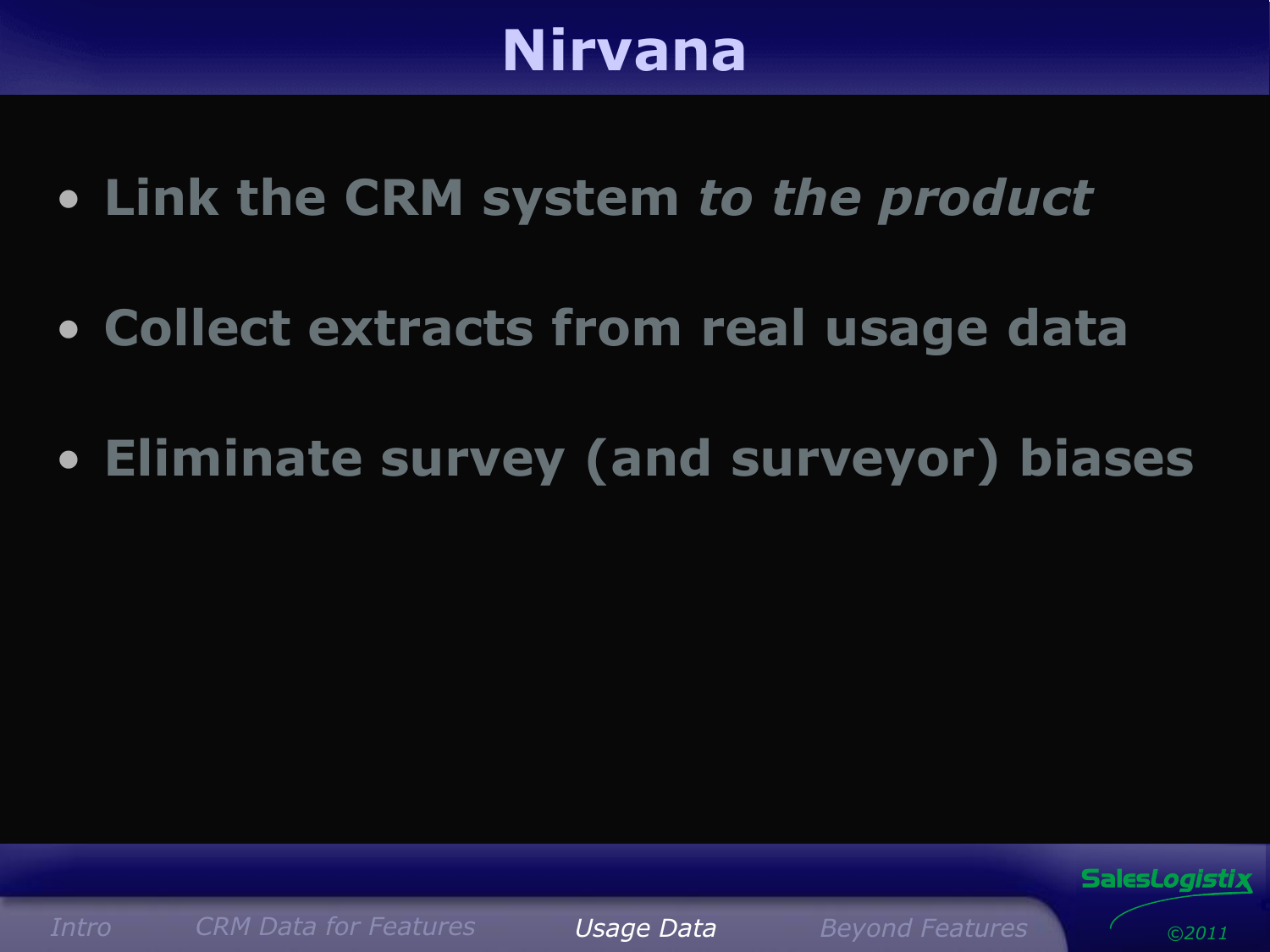# **Customer-Centered Product Design**



#### • **Develop and engage users as early and often as possible**

 $\triangleright$  Wikis and forums and portals and blogs: community input

#### • **Customer interaction should be part of the UI**

- $\triangleright$  Anonymous "call home" usage stats
- $\triangleright$  Auto-update driven announcements and invitations to portal, voting, etc.
- Explicit "conversation" via IM

*©2011*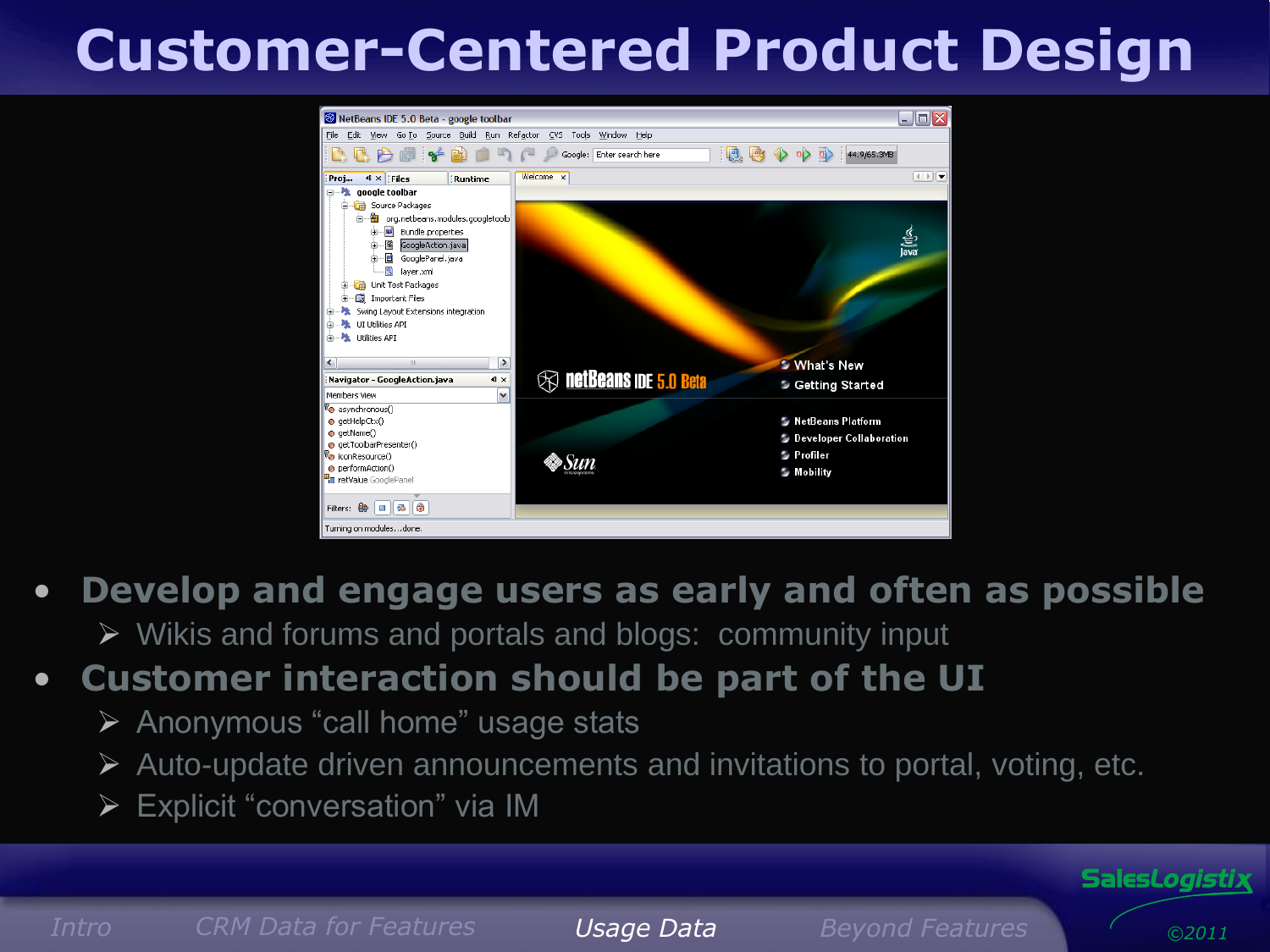### **Customer Engagement in "Enterprise Software"**

• **"Call home" model**  $\triangleright$  Appliances



- **Update + Security notices**
	- $\triangleright$  Emails inviting follow-up
	- $\triangleright$  Customer self service portal = opportunity!

### • **Support and Consulting are your best touch points**

- ▶ Get these groups actively using your SFA / CRM system
- $\triangleright$  Integrate marketing survey questions into their normal way of doing business

*[Intro](#page-0-0) CRM [Data for Featur](#page-1-0)es [Usage](#page-2-0) Data Beyond Features*

*©2011*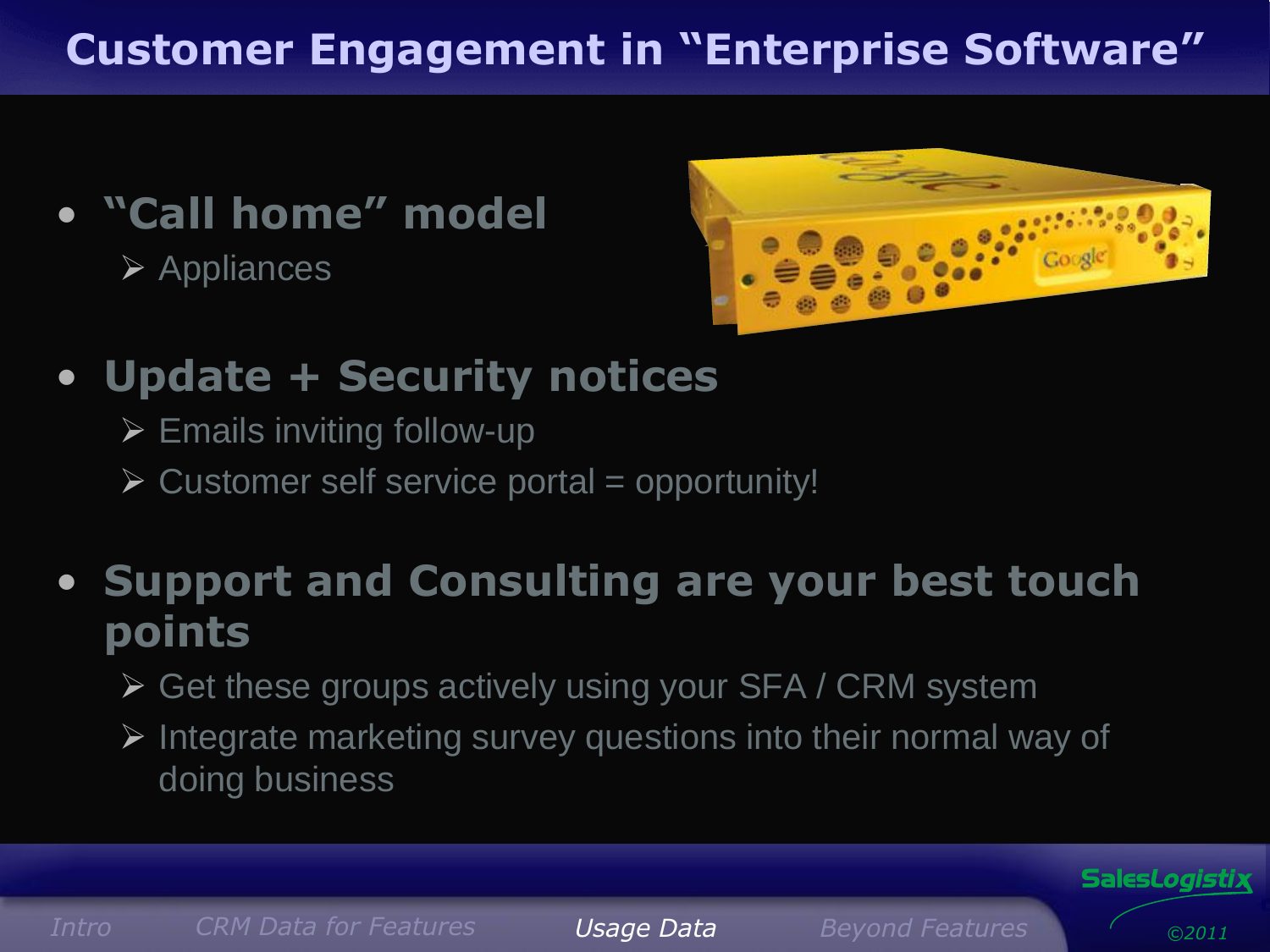### **SaaS = Warp Drive for User Interaction**





• **Who needs user surveys?**

salesforce.com<sup>\*</sup>

- **You know the names and emails of every single user**
- **You can** *measure* **everything that current and prospective users do, at every session**
- **You know how every "demo" and "POC" is going in real time**

*[Intro](#page-0-0) CRM [Data for Featur](#page-1-0)es [Usage](#page-2-0) Data Beyond Features*

*©2011*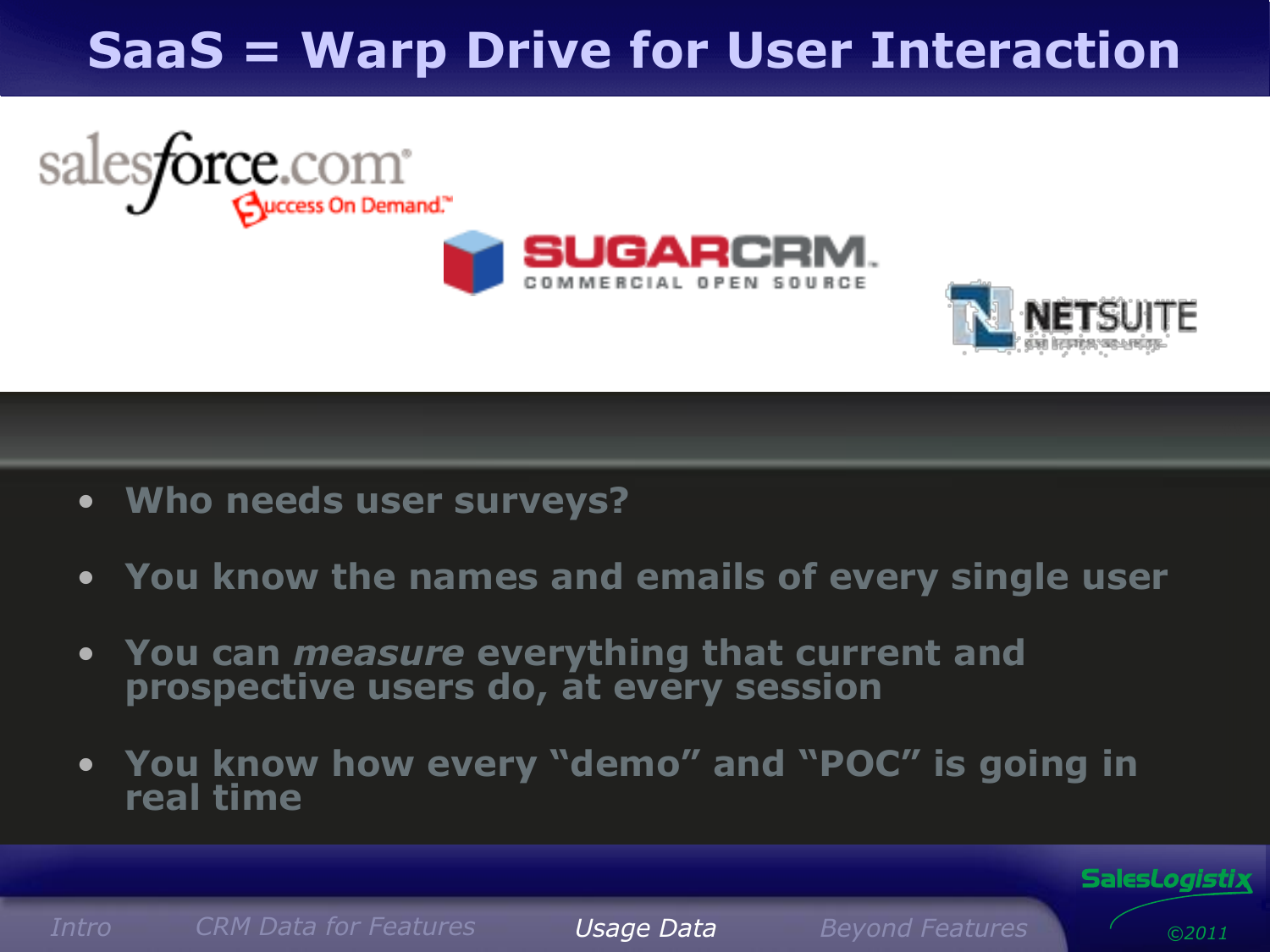# **What if it's not a "feature deficit?"**

- **Is it product quality / reliability?**
- **Is it the message?**
- **Are we going after the right verticals?**
- **Is it the sales team?**
- **Are we targeting the**  *right customers?*



*[Intro](#page-0-0) CRM [Data for Featur](#page-1-0)es [Usage](#page-2-0) Data Beyond Features*

*©2011*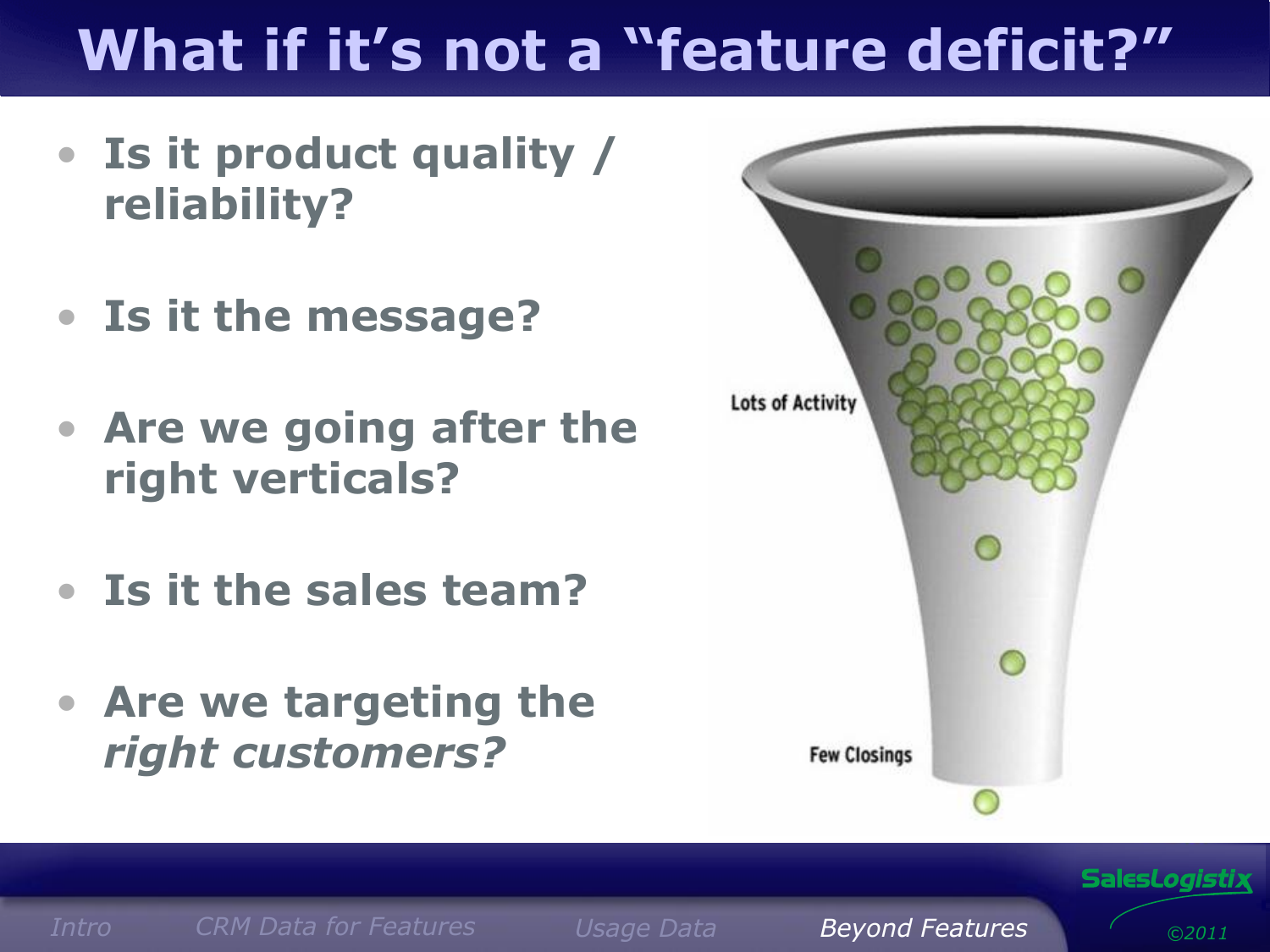### **Before you design your product, design your customer.**

*– Somebody Brilliant™*



#### Sales*Logistix*

*©2011*

*[Intro](#page-0-0) CRM [Data for Featur](#page-1-0)es [Usage](#page-2-0) Data Beyond Features*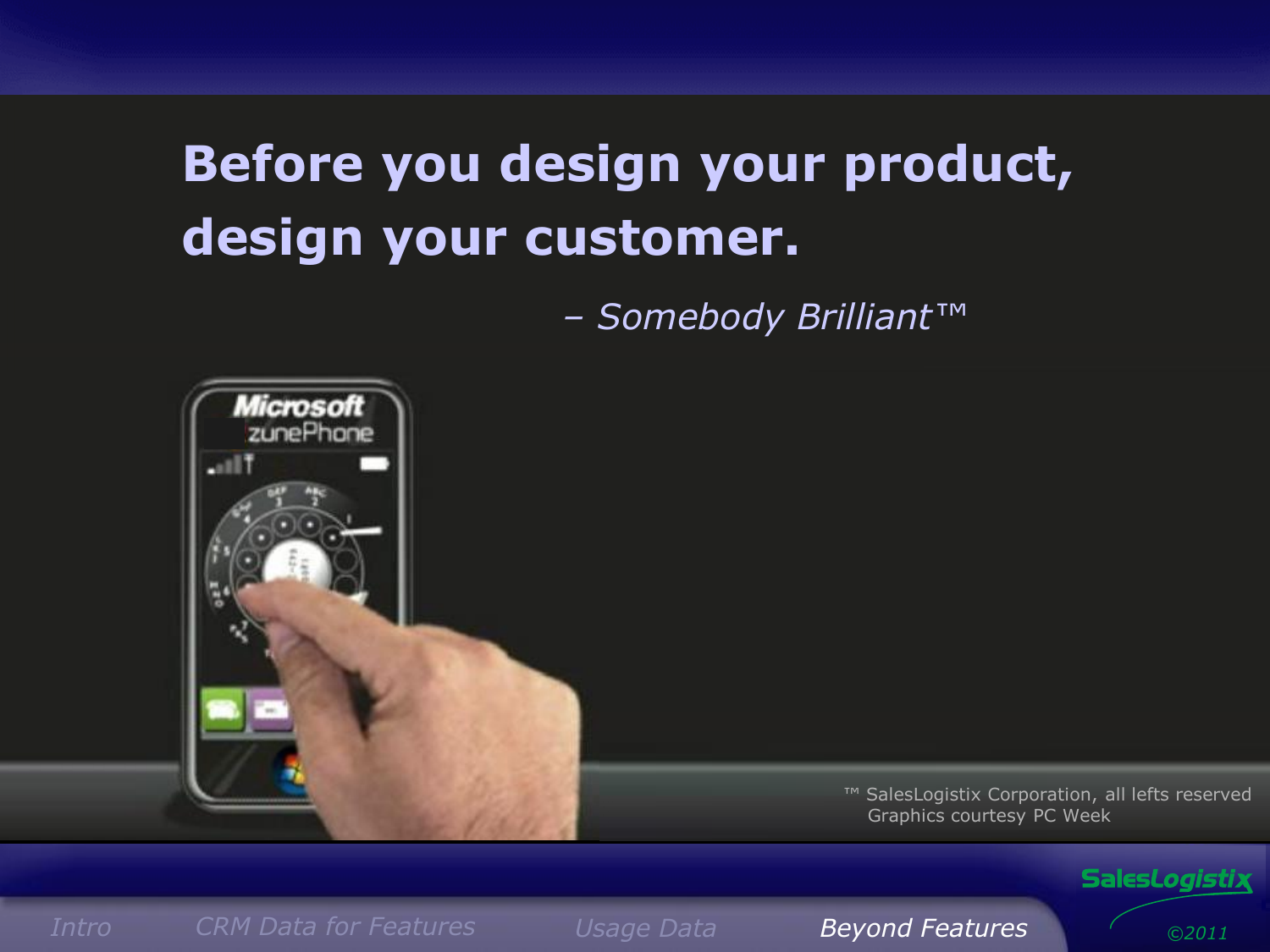# **Remember our Haiku?**

- **Your "product problem" may not really be a product problem**
	- Positioning (messaging)
	- Pricing (including *pricing model*)
	- $\triangleright$  Place (channel)
	- $\triangleright$  Performance (including quality and reliability)
- **First, look at OOBE**

▶ You can never make a product too easy to use

• **Then, look at EOP**

You can never make a product too easy to *buy*

*[Intro](#page-0-0) CRM [Data for Featur](#page-1-0)es [Usage](#page-2-0) Data Beyond Features*

Sales*Logistix*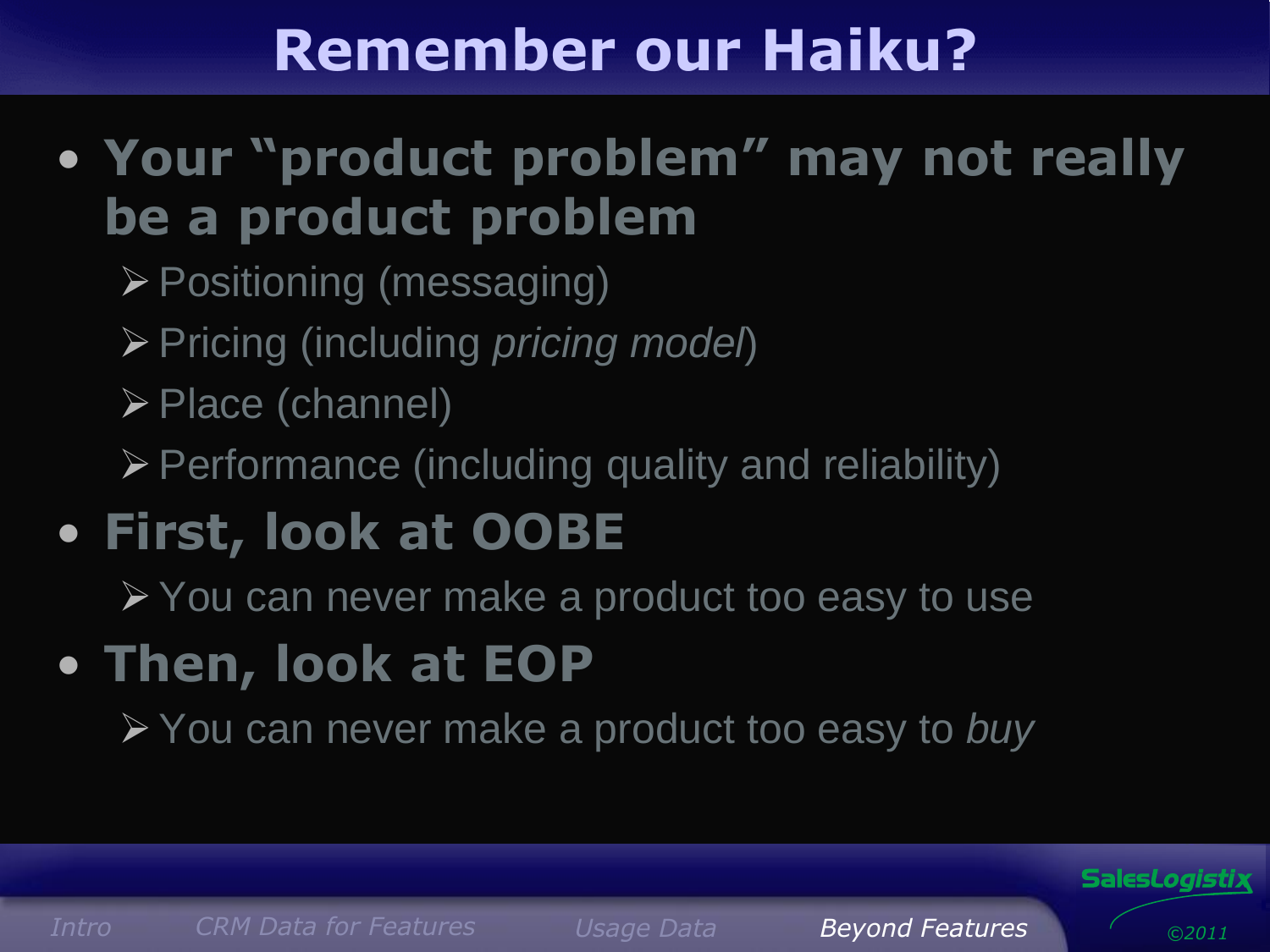# **The Classic B2B Pipeline …**



Source: Research work from Sirius Decisions and DOTnet Consulting

*[Intro](#page-0-0) CRM [Data for Featur](#page-1-0)es [Usage](#page-2-0) Data Beyond Features*

*©2011*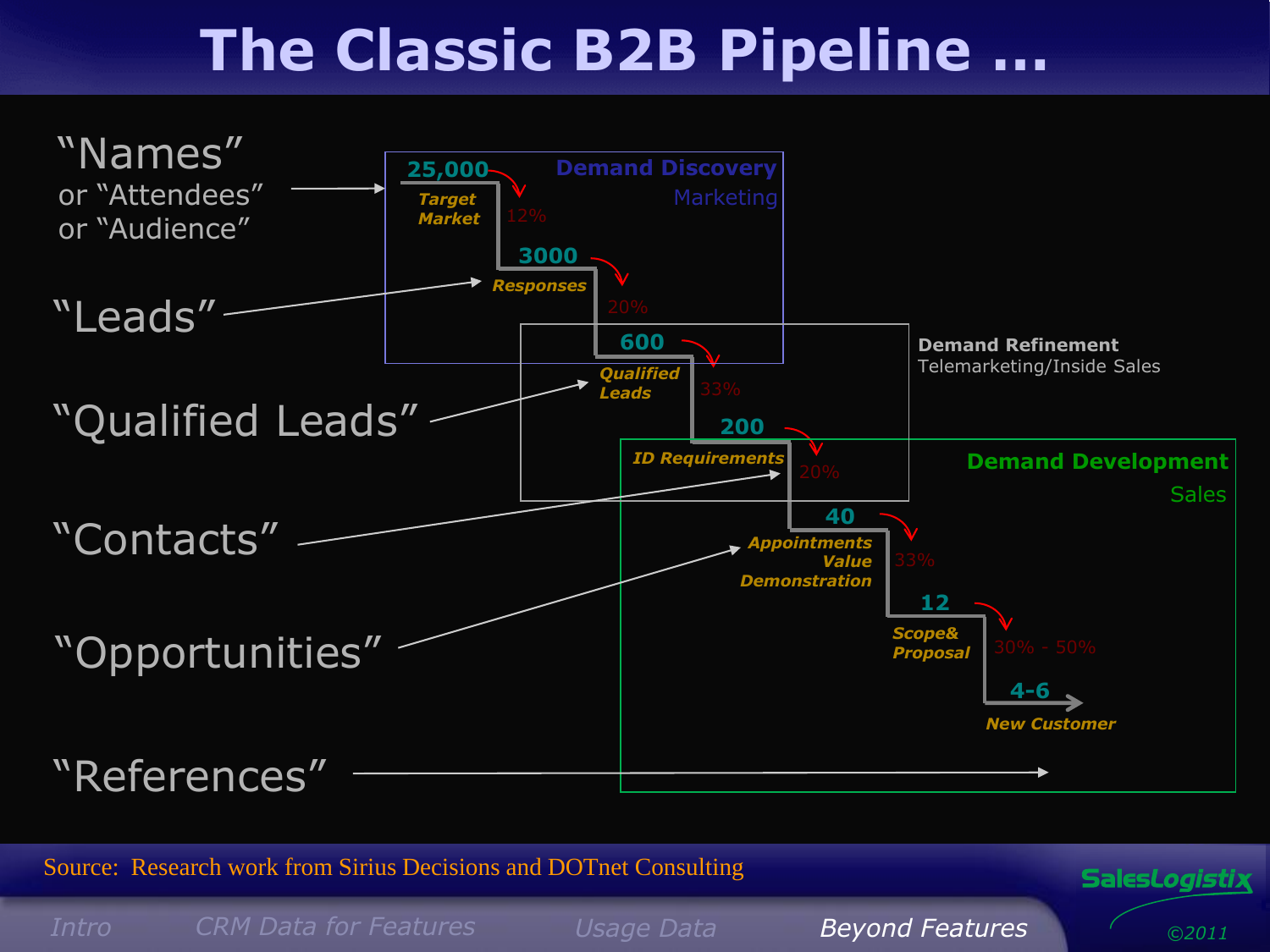# **Analyzing Conversion Failures**

### • **Use CRM data to develop a model for the** *real* **pipeline**

- **≻ Conversion percentages**
- $\triangleright$  Time in stage
- ▶ Separate by product, vertical, and channel

### • **Examine CRM data for diagnostics about the failures**

- Forget about Sales' win/loss reasons
- Look for correlations, serial patterns
- Survey customers *immediately* upon failure
	- ❖ Make sure the surveyor isn't biasing the answers



*[Intro](#page-0-0) CRM [Data for Featur](#page-1-0)es [Usage](#page-2-0) Data Beyond Features*

*©2011*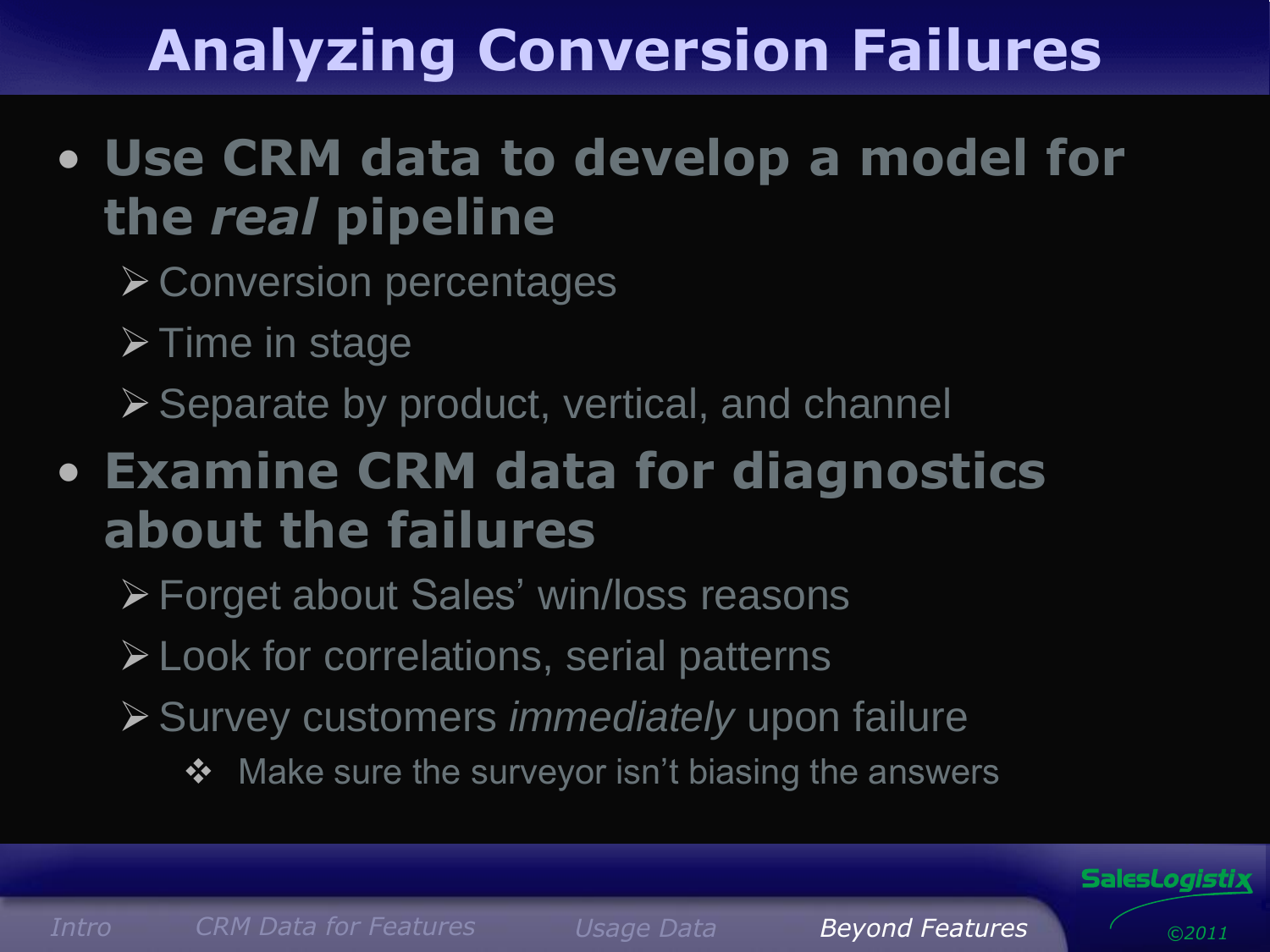# **Sometimes it's the simplest stuff…**



#### Sales*Logistix*

*[Intro](#page-0-0) CRM [Data for Featur](#page-1-0)es [Usage](#page-2-0) Data Beyond Features*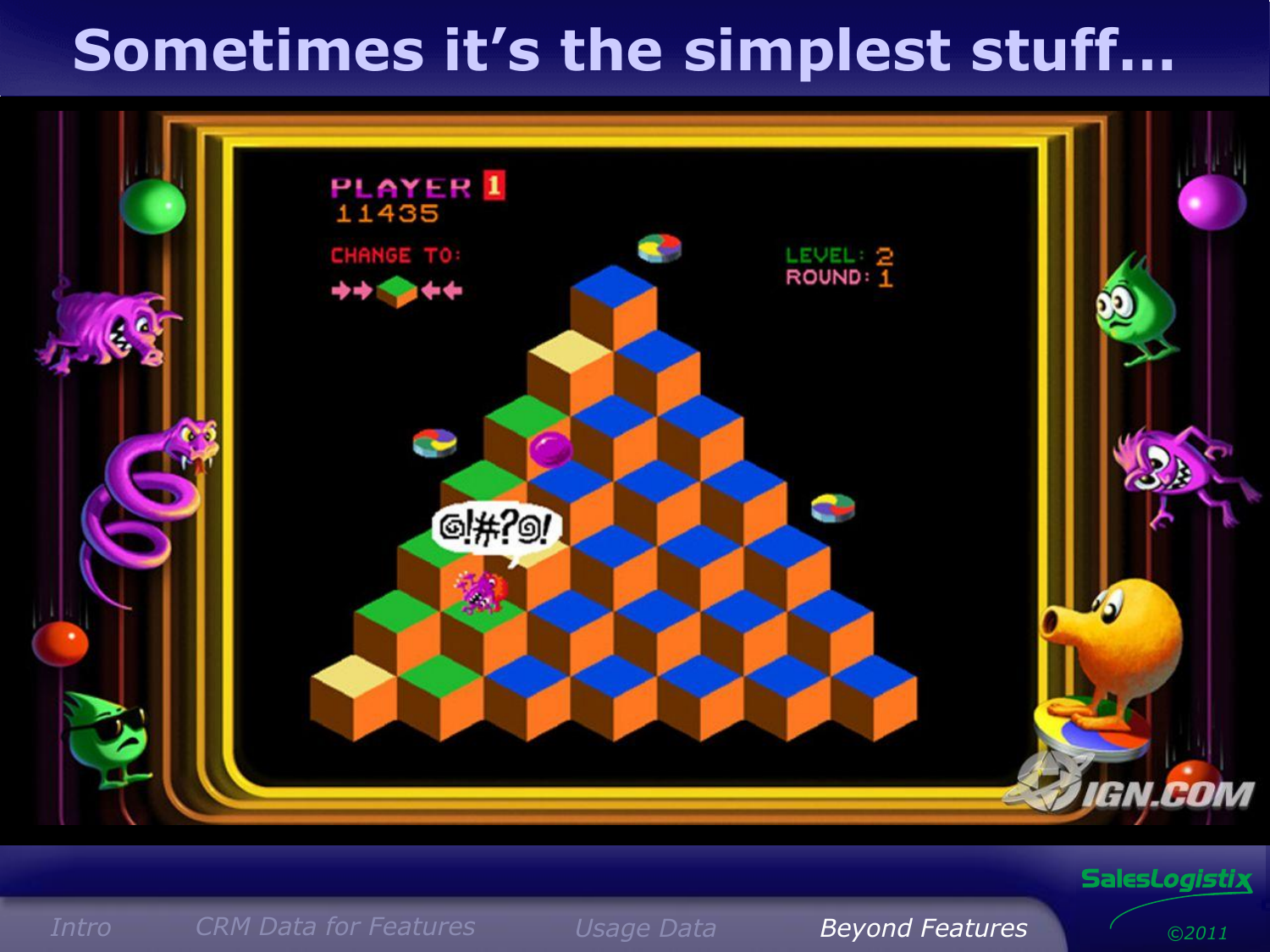#### **Make it** *Really Easy* **for Customers to Connect the Dots**

### • **Remove customer speed-bumps**

- **≻ Unnecessary steps**
- $\triangleright$  Things that could be automated, streamlined
- *Anything* that engenders purchase delay

### • **Change the rules!**

- $\triangleright$  Contractual complexity
- Weird / paranoid business rules

### • **Make purchasing** *pleasant*

- Conversations, not adversarial negotiations
- Be *that much easier* than your competitor



*[Intro](#page-0-0) CRM [Data for Featur](#page-1-0)es [Usage](#page-2-0) Data Beyond Features*

Sales*Logistix*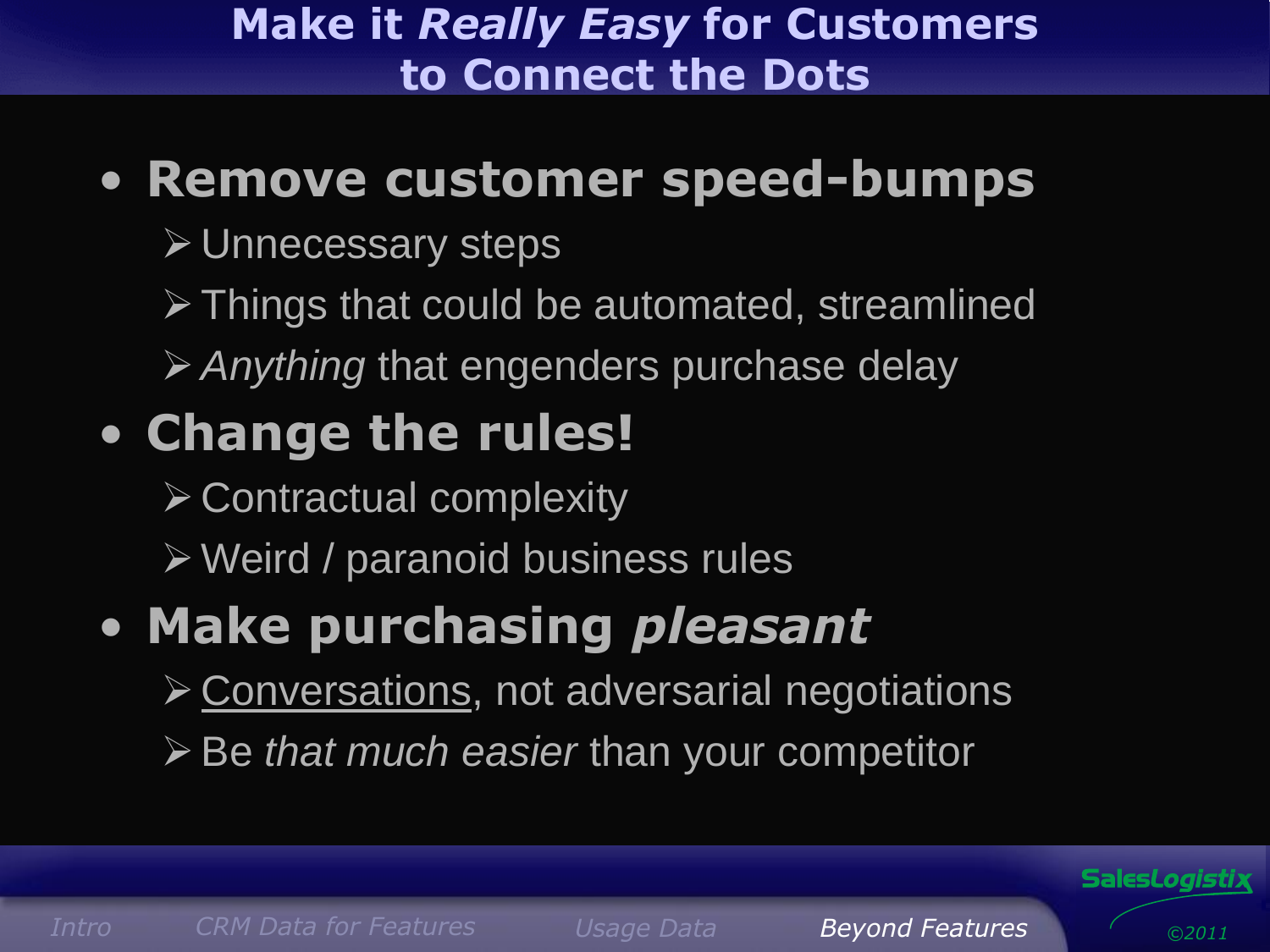# **Your Take-Aways**

- **The way to win in product planning is to have solid, objective data**
- **The most defensible, attractive data is from real customers**
	- $\triangleright$  Existing customers are more profitable than new ones
	- $\triangleright$  (But you can never ignore new customer wins)
	- $\triangleright$  The CRM system can be your private gold mine

### • **The problem: integration and validity of data**

 $\triangleright$  Get good at statistical methods and analysis

### • **In this case, the sizzle** *is* **the steak**

Customers begging for new features should trump everything else

*[Intro](#page-0-0) CRM [Data for Featur](#page-1-0)es [Usage](#page-2-0) Data Beyond Features*

*©2011*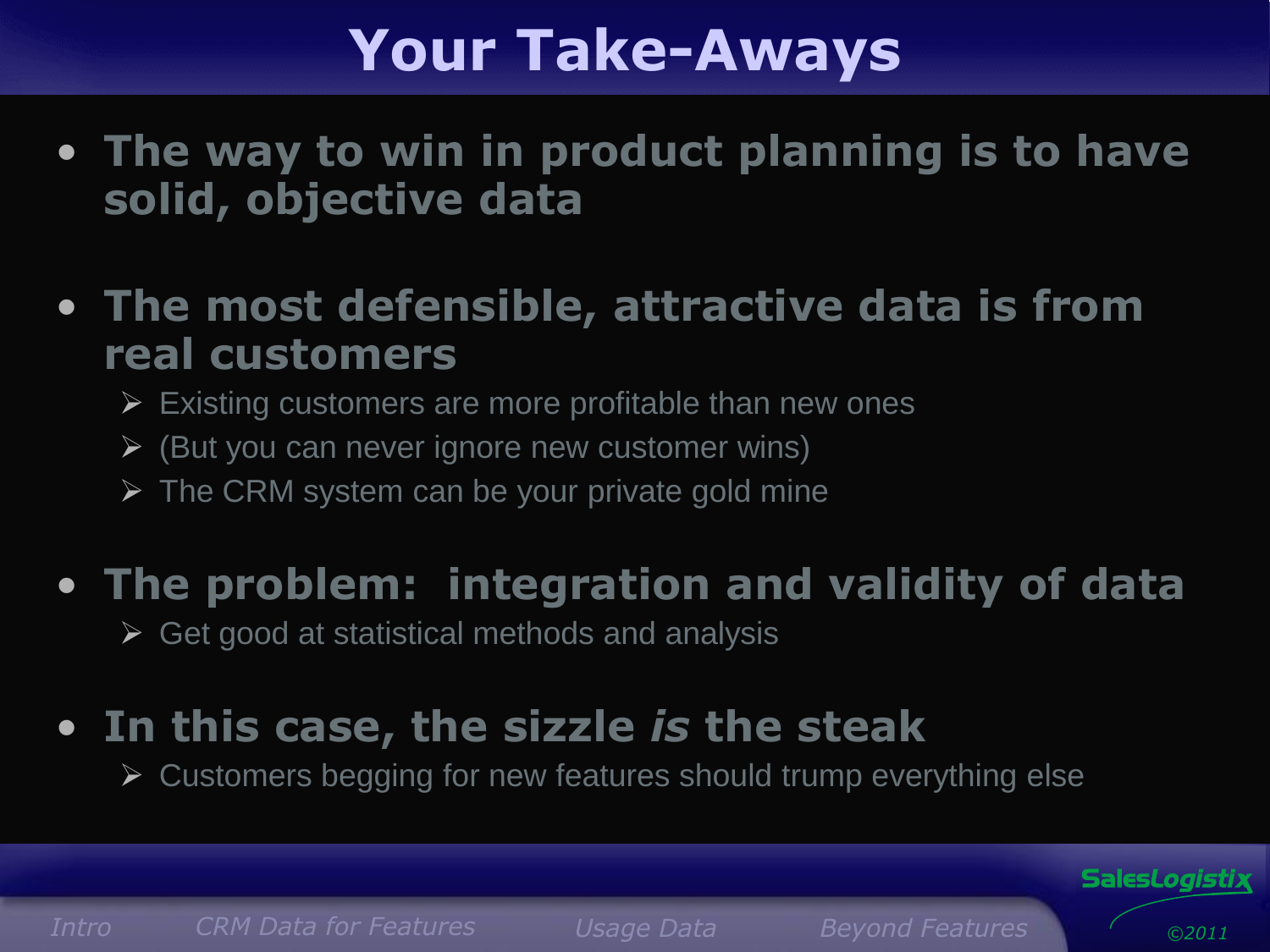### **Thank You!**

### **dTaber@SalesLogistix.com**

www.taberconsulting.com/download/archives.htm

**650-326-2626**

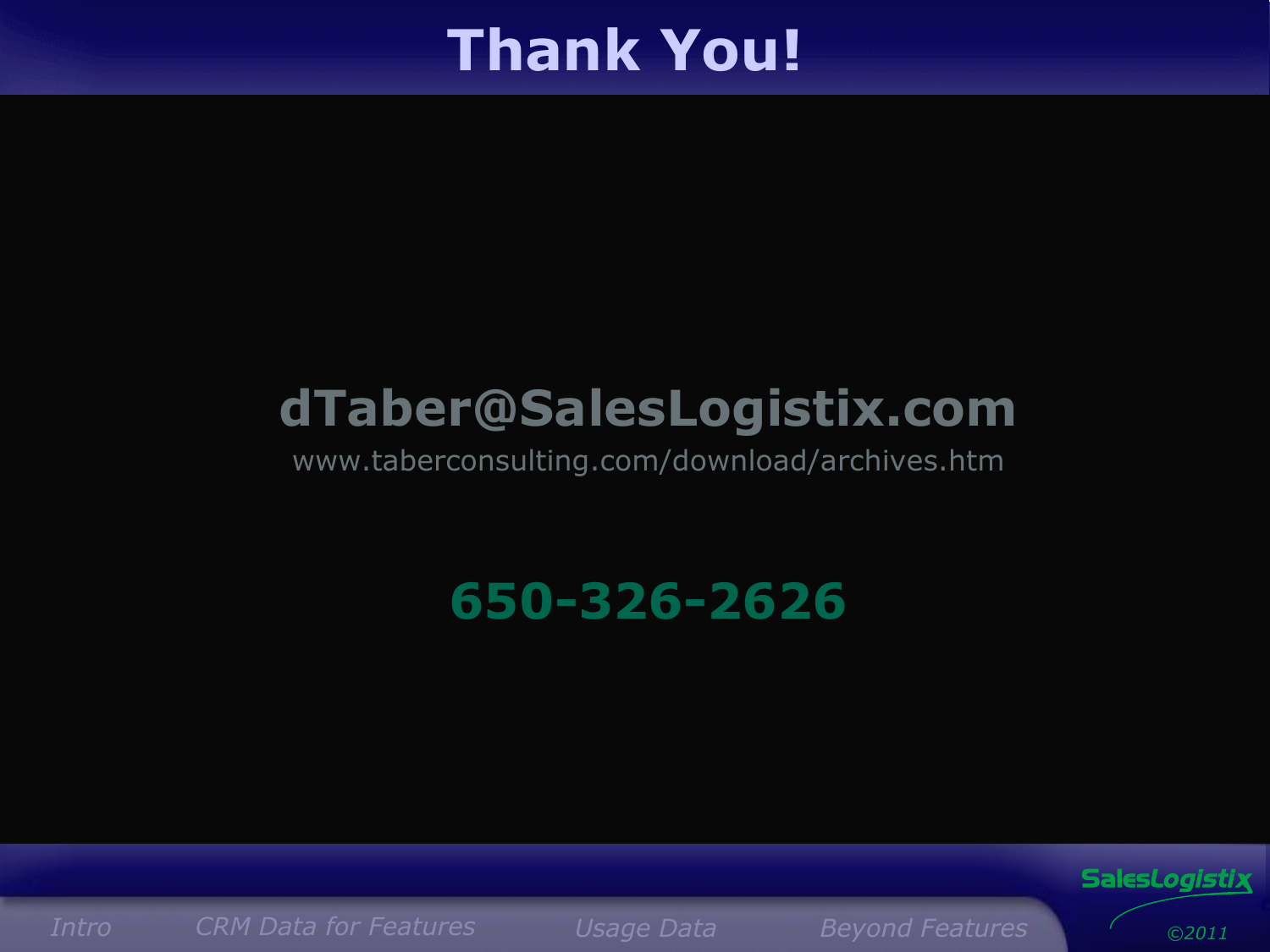### **Product Features**

**Focus on this LAST** 

**>Develop Iteratively** 

- $\div$  **Think Agile Development / eXtreme Programming**
- ❖ Talk with prospects, but don't take them literally

**≻Do not** focus on feature lists / competitive parity

- ❖ If you chase the bad guys on their own terms, you will always be behind
- Do *not* focus on the "how"
	- ❖ Better to focus on the "what"
	- ❖ Even better to focus on the "who, when..."
	- ❖ Best to focus on the "why"

Sales*Logistix*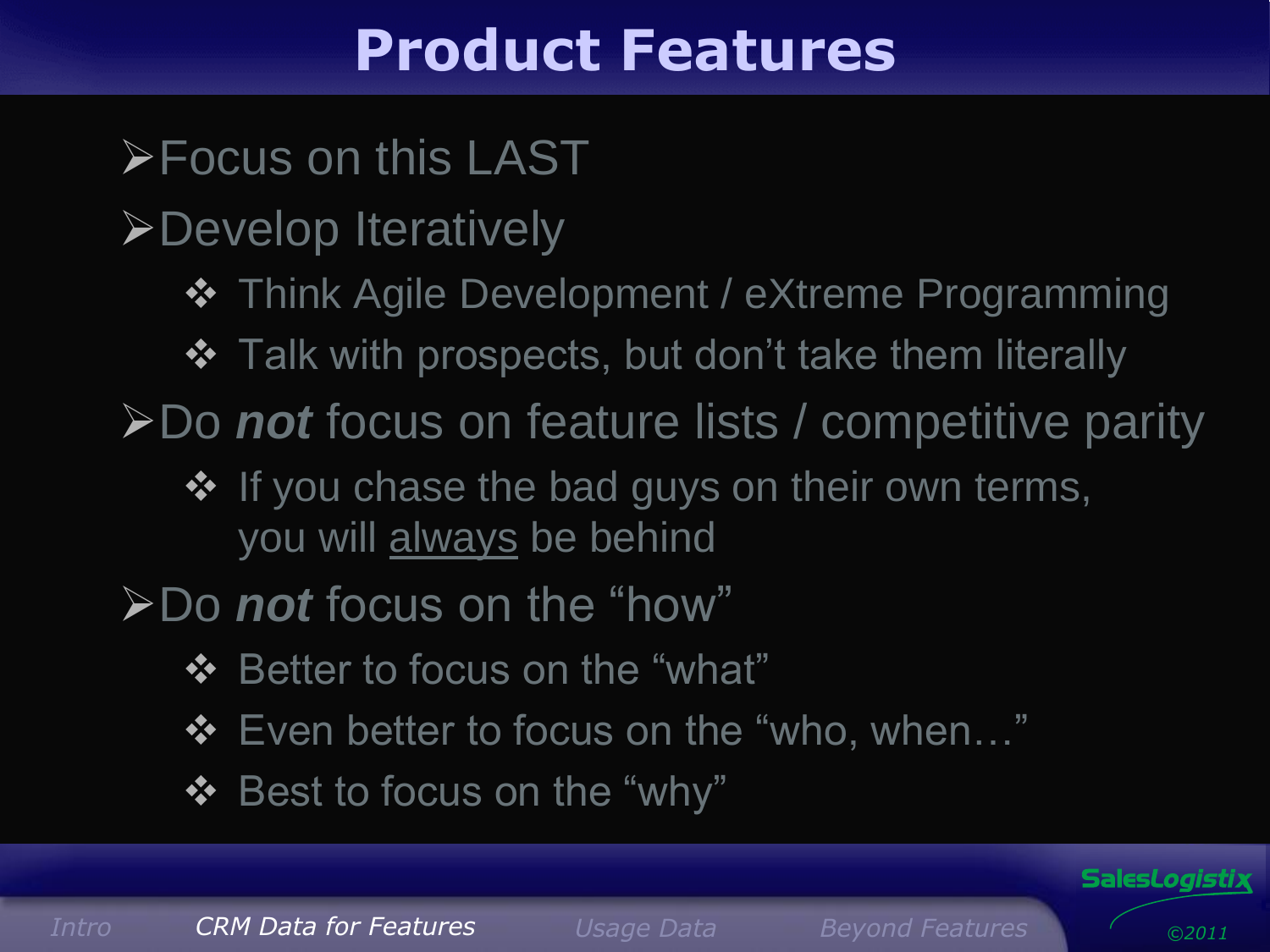### **Product Features**

### $\triangleright$ Instead, develop a coherent thesis

- $\div$  The core: your theory about what the customer values most
	- "Our product is best in the world at doing X for users who need to do Y inside customer Z."
- ❖ Use your thesis to keep scope focused
- ❖ Do a few things exquisitely well
- Version 1.0 will inevitably be incomplete, but it must *not* be fragmentary
	- ◆ Does enough of the job to show value
	- $\diamond$  **It can** *never* be too easy to use

*[Intro](#page-0-0) CRM [Data for Featur](#page-1-0)es [Usage](#page-2-0) Data Beyond Features*

Sales*Logistix*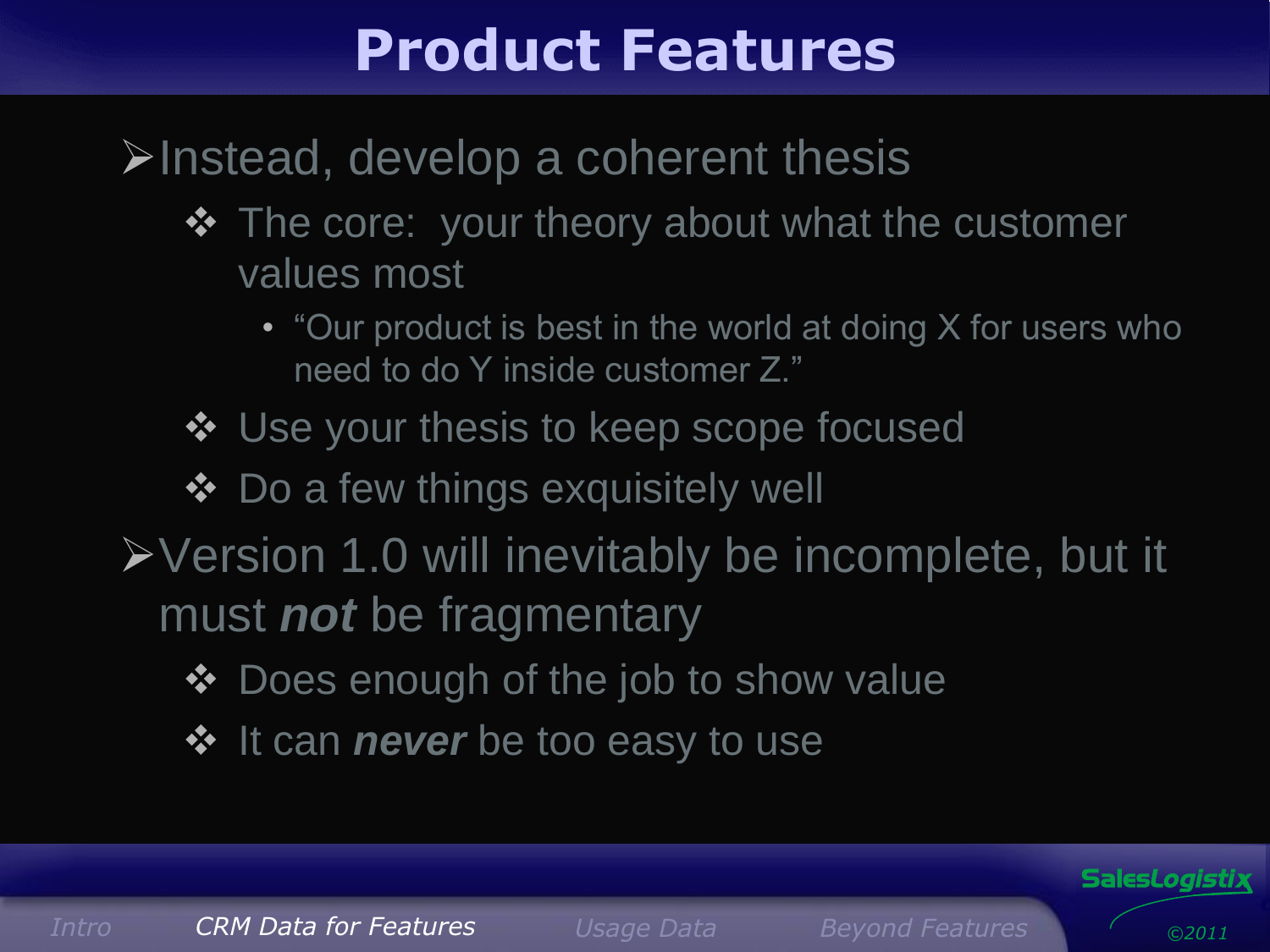# **Look Beyond Product Features**

### **≻Product boundary**

- $\triangle$  Will the customer think of your 5 line-items as one product?
- ❖ Will they think of your one product as 3 things bundled?
- ❖ Will customers need other stuff to make your product usable?
- Product boundary determines the scope of competitors & substitutes
- **≻Pricing and licensing** 
	- Pricing (and licensing) *model*
	- Price points
	- ❖ Discounts, bundles, and allowances
- Packaging and OOBE
	- ❖ How is the product delivered and installed?
	- ❖ What is the initial user experience?

Sales*Logistix*